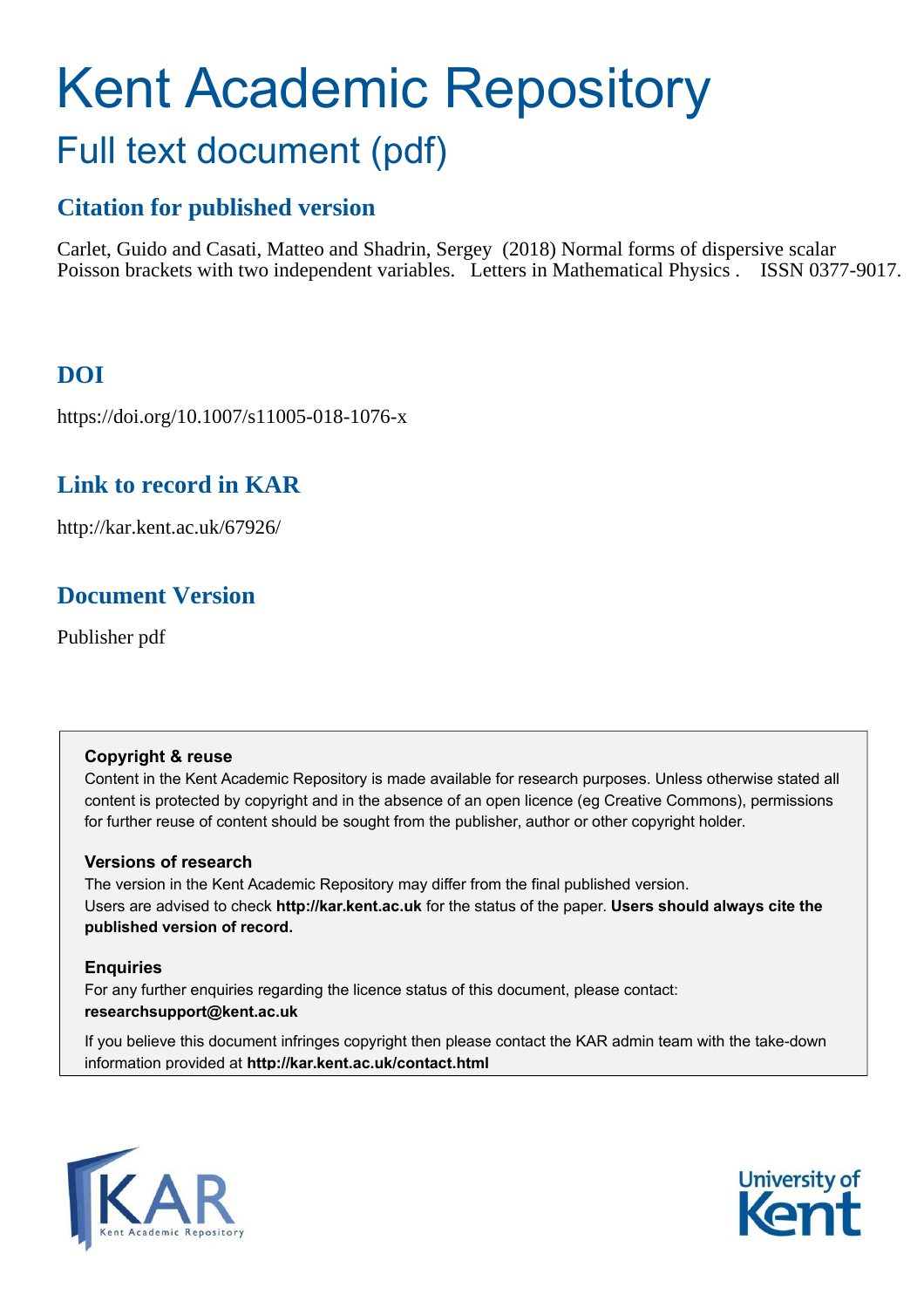

## <span id="page-1-0"></span>**Normal forms of dispersive scalar Poisson brackets with two independent variables**

**Guido Carlet<sup>1</sup>** · **Matteo Casati2**,**[3](http://orcid.org/0000-0002-2207-4807)** · **Sergey Shadrin<sup>4</sup>**

<span id="page-1-1"></span>Received: 13 October 2017 / Revised: 16 March 2018 / Accepted: 18 March 2018 © The Author(s) 2018

**Abstract** We classify the dispersive Poisson brackets with one dependent variable and two independent variables, with leading order of hydrodynamic type, up to Miura transformations. We show that, in contrast to the case of a single independent variable for which a well-known triviality result exists, the Miura equivalence classes are parametrised by an infinite number of constants, which we call numerical invariants of the brackets. We obtain explicit formulas for the first few numerical invariants.

**Keywords** Poisson brackets · Poisson cohomology · Hamiltonian operator · Miura transformation

#### **Mathematics Subject Classification** 37K05

#### **Contents**

B Matteo Casati M.Casati@lboro.ac.uk; matteo.casati.bg@gmail.com

- 1 IMB UMR 5584 CNRS Université Bourgogne Franche-Compté, 21000 Dijon, France
- 2 Istituto Nazionale d'Alta Matematica, Rome, Italy
- <sup>3</sup> Department of Mathematical Sciences, Loughborough University, Loughborough LE11 3TU, UK
- <sup>4</sup> Korteweg-de Vries Instituut voor Wiskunde, Universiteit van Amsterdam, Postbus 94248, 1090 GE Amsterdam, The Netherlands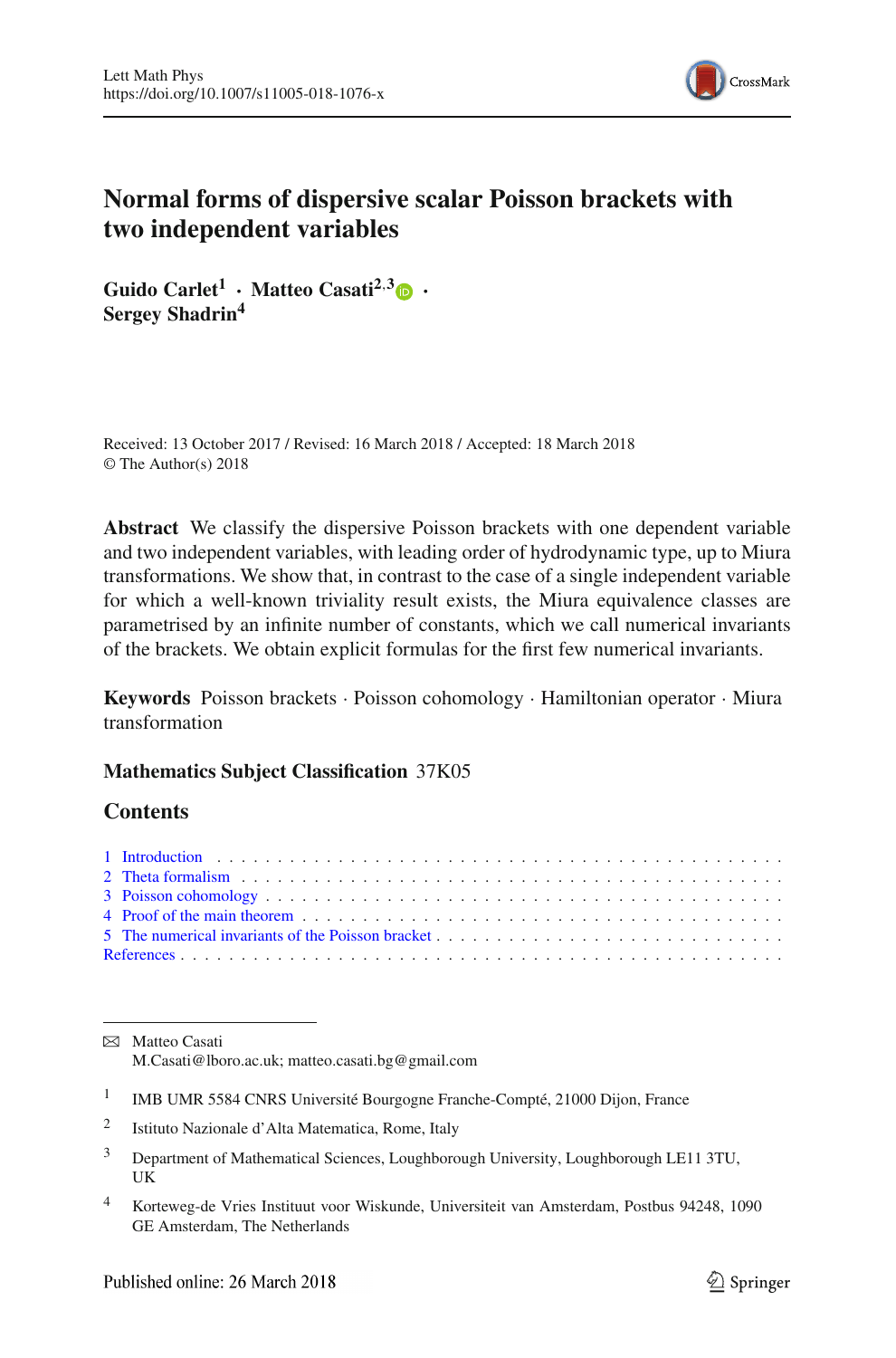#### **1 Introduction**

Let  $A$  be the space of differential polynomials in the variable  $u$ , i.e. formal power series in the variables  $\partial_{x_1}^{k_1}$  $\frac{k_1}{x_1} \frac{\partial k_2}{\partial x_2}$  $\int_{x^2}^{x^2} u$  with coefficients which are smooth functions of *u*:

<span id="page-2-1"></span><span id="page-2-0"></span>
$$
\mathcal{A} = C^{\infty}(U) \left[ \left[ \left\{ u^{(k_1, k_2)} = \partial_{x^1}^{k_1} \partial_{x^2}^{k_2} u \text{ with } k_1, k_2 \geq 0, (k_1, k_2) \neq (0, 0) \right\} \right] \right],
$$

for *U* ⊂ R. The standard degree deg on *A* counts the number of derivatives  $\partial_{x^1}$ ,  $\partial_{x^2}$ in a monomial, i.e. it is defined by deg( $\partial_{x}^{k_1} \partial_{x^2}^{k_2}$  $x_2^{k_2}u$ ) =  $k_1 + k_2$ .

In this paper, we classify, up to Miura transformations, the dispersive Poisson brackets with one dependent variable *u* and two independent variables  $x^1$ ,  $x^2$  of the form

$$
\begin{aligned} &\left\{u\left(x^{1},x^{2}\right),u\left(y^{1},y^{2}\right)\right\} \\ &=\left\{u\left(x^{1},x^{2}\right),u\left(y^{1},y^{2}\right)\right\}^{0} \\ &+\sum_{k>0} \epsilon^{k} \sum_{\substack{k_{1},k_{2}\geqslant 0\\k_{1}+k_{2}\leqslant k+1}} A_{k;k_{1},k_{2}}(u(x))\delta^{(k_{1})}\left(x^{1}-y^{1}\right)\delta^{(k_{2})}\left(x^{2}-y^{2}\right) \end{aligned} \tag{1}
$$

where  $A_{k; k_1, k_2}$  ∈  $A$  and deg  $A_{k; k_1, k_2} = k - k_1 - k_2 + 1$ .

The leading term  $\{u(x^1, x^2), u(y^1, y^2)\}$ <sup>0</sup> is a (scalar, two-dimensional) Poisson bracket of Dubrovin–Novikov (or hydrodynamic) type [\[12](#page-24-0)[,13](#page-24-1)], and in other words it is of the form

<span id="page-2-4"></span><span id="page-2-2"></span>
$$
\begin{aligned} \left\{ u\left(x^{1}, x^{2}\right), u\left(y^{1}, y^{2}\right) \right\}^{0} \\ &= \sum_{i=1}^{2} \left[ g^{i}\left(u(x)\right) \partial_{x^{i}} + b^{i}\left(u(x)\right) \partial_{x^{i}} u(x) \right] \delta\left(x^{1} - y^{1}\right) \delta\left(x^{2} - y^{2}\right), \end{aligned}
$$

<span id="page-2-3"></span>which we assume to be non-degenerate.

The conditions imposed on the functions  $g^i(u)$  and  $b^i(u)$  by the requirement that  $\{\, ,\, \}^0$  is skew-symmetric and satisfies the Jacobi identity have been studied by several authors [\[15,](#page-24-2)[21](#page-24-3)[,22](#page-24-4)]. We require the additional condition that the bracket is non-degenerate, namely that the bracket does not vanish for any value of the function  $u(x)$ . In the specific case considered here, where there is a single dependent variable and two independent variables, such conditions guarantee the existence of a change of coordinates in the dependent variable (a Miura transformation of the first kind), to a flat coordinate that we still denote with *u*, in which the bracket assumes the form

<span id="page-2-5"></span>
$$
\left\{ u\left(x^{1}, x^{2}\right), u\left(y^{1}, y^{2}\right) \right\}^{0} = c^{1} \delta^{(1)}\left(x^{1} - y^{1}\right) \delta\left(x^{2} - y^{2}\right) + c^{2} \delta\left(x^{1} - y^{1}\right) \delta^{(1)}\left(x^{2} - y^{2}\right).
$$

 $\circled{2}$  Springer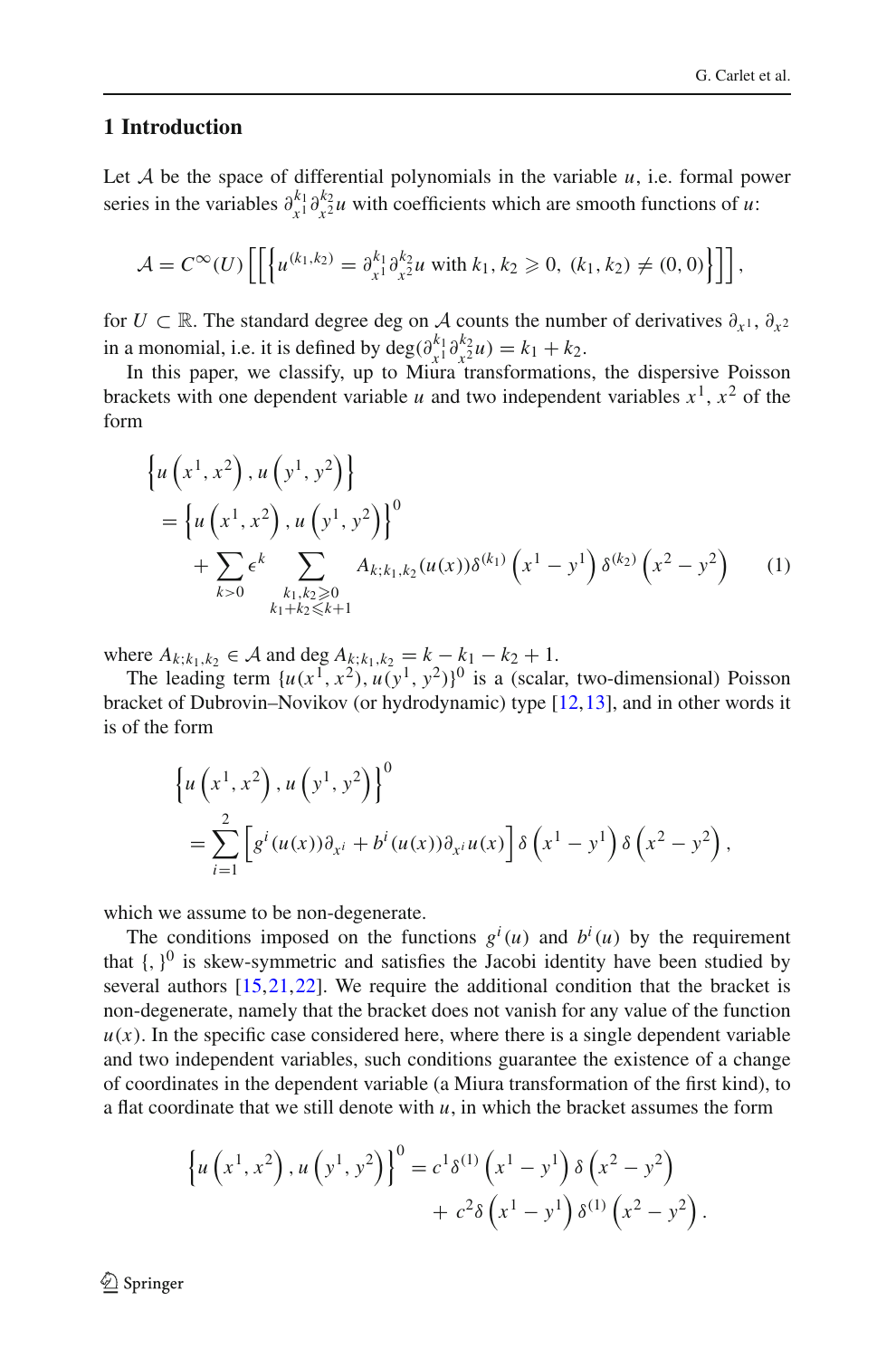We can moreover perform (see [\[2](#page-23-1)]) a linear change in the independent variables  $x<sup>1</sup>$ ,  $x<sup>2</sup>$  such that the Poisson bracket assumes the standard form

$$
\left\{ u\left(x^1, x^2\right), u\left(y^1, y^2\right) \right\}^0 = \delta\left(x^1 - y^1\right) \delta^{(1)}\left(x^2 - y^2\right). \tag{2}
$$

The Miura transformations (of the second kind [\[18\]](#page-24-5)) are changes of variable of the form

$$
v = u + \sum_{k \geqslant 1} \epsilon^k F_k \tag{3}
$$

where  $F_k \in \mathcal{A}$  and deg  $F_k = k$ . They form a group called Miura group. We say that two Poisson brackets which are mapped to each other by a Miura transformation are Miura equivalent.

<span id="page-3-0"></span>As follows from the discussion so far, the classification of dispersive Poisson brackets of the form [\(1\)](#page-1-1) (with non-degeneracy condition) under Miura transformations [\(3\)](#page-2-0), diffeomorphisms of the dependent variable and linear changes of the independent variables reduces to the problem of finding the normal forms of the equivalence classes under Miura transformations of the second kind [\(3\)](#page-2-0) of the Poisson brackets [\(1\)](#page-1-1) with leading term [\(2\)](#page-2-1).

We solve this problem in our main result:

**Theorem 1** *The normal form of Poisson brackets* [\(1\)](#page-1-1) *with leading term* [\(2\)](#page-2-1) *under Miura transformations of the second kind is given by*

$$
\left\{ u\left(x^{1}, x^{2}\right), u\left(y^{1}, y^{2}\right) \right\} = \delta\left(x^{1} - y^{1}\right) \delta^{(1)}\left(x^{2} - y^{2}\right) + \sum_{k \geqslant 1} \epsilon^{2k+1} c_{k} \delta^{(2k+1)}\left(x^{1} - y^{1}\right) \delta\left(x^{2} - y^{2}\right) \tag{4}
$$

*for a sequence of constants*  $c = (c_1, c_2, \ldots)$ *.* 

*Remark 1* By "normal form", in the main theorem, we mean that:

- i. for any choice of constants  $c_k$  formula [\(4\)](#page-2-2) defines a Poisson bracket which is a deformation of [\(2\)](#page-2-1);
- ii. two Poisson brackets of the form [\(4\)](#page-2-2) are Miura equivalent if and only if they are defined by the same constants  $c_k$ ;
- iii. and any Poisson bracket of the form [\(1\)](#page-1-1) can be brought to the normal form [\(4\)](#page-2-2) by a Miura transformation.

We call the constants *c<sup>k</sup>* the *numerical invariants* of the Poisson bracket.

*Example 1* (Hamiltonian structure of KP equation, [\[8](#page-23-2)]) Kadomtsev–Petviashvili (KP) equation describes two-dimensional shallow water waves, being a generalisation of  $K dV$  equation. In its standard form, it is a  $(2 + 1)$ -dimensional PDE for a scalar field

$$
\partial_x (u_t + 6uu_x + u_{xxx}) = u_{yy}
$$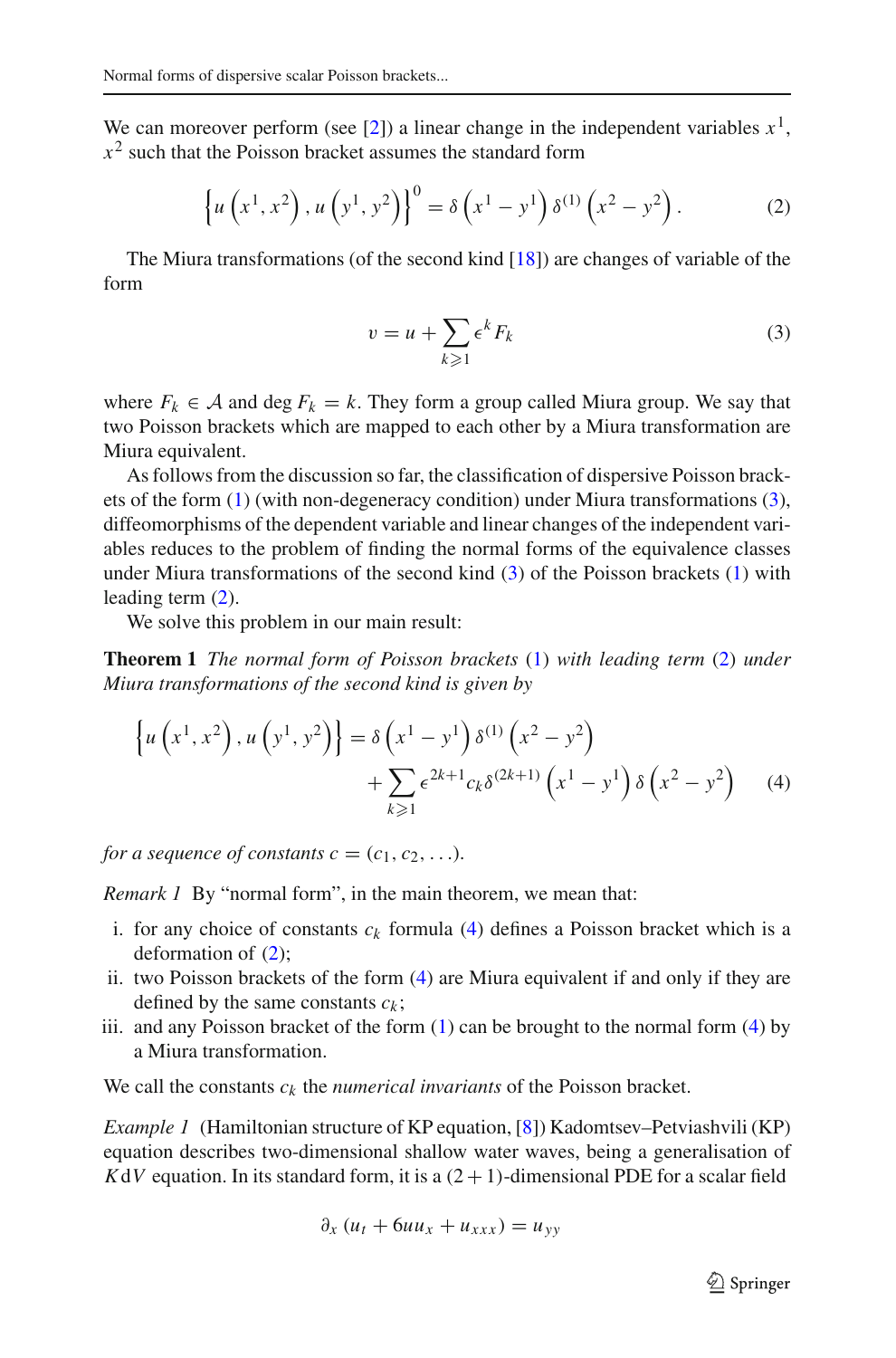<span id="page-4-0"></span>KP equation is Hamiltonian and integrable [\[24](#page-24-6)]; it is generally treated as the compatibility condition of an integrable  $(1 + 1)$ -dimensional hierarchy, where both the *t* and *y* coordinates play the role of times. However, it is possible to cast the equation in evolutionary form, with the introduction of the inverse derivative operator  $\partial_x^{-1}$ . KP equation can be written as

$$
u_t = \partial_x^{-1} u_{yy} - \partial_x \left(3u^2 + u_{xx}\right)
$$

which is Hamiltonian with respect to the Hamiltonian functional

$$
H = \int \left( \frac{\left( \partial_x^{-1} u_y \right)^2}{2} + \frac{u_x^2}{2} - u^3 \right)
$$

and the Poisson bracket

$$
\{u(x, y), u(w, z)\} = \delta^{(1)}(x - w)\delta(y - z). \tag{5}
$$

The Poisson bracket [\(5\)](#page-3-0) is of the form [\(4\)](#page-2-2) for  $c_k \equiv 0$  and the relabeling of the independent variables  $(x^1 \rightarrow y, x^2 \rightarrow x, y^1 \rightarrow z, y^2 \rightarrow w)$ .

The deformation theory of Hamiltonian—and, albeit not addressed in our paper, bi-Hamiltonian—structures plays an important role in the classification of integrable Hamiltonian PDEs [\[10,](#page-24-7)[14\]](#page-24-8). Most results in this field have been obtained for  $(1 + 1)$ dimensional systems, namely the ones that depend only on one space variable.

The main result in this line of research is the triviality theorem [\[9,](#page-24-9)[14](#page-24-8)[,16\]](#page-24-10) of Poisson brackets of Dubrovin–Novikov type. Together with the classical results by Dubrovin and Novikov [\[12](#page-24-0)], this allows to conclude that the dispersive deformations of non-degenerate Dubrovin–Novikov brackets are classified by the signature of a pseudo-Riemannian metric. Similarly, deformations of bi-Hamiltonian pencils [\[1,](#page-23-3)[20\]](#page-24-11) are parametrised by functions of one variable, the so-called central invariants  $[10,11]$  $[10,11]$ ; in a few special cases, the corresponding bi-Hamiltonian cohomology has been computed, in particular for scalar brackets [\[4](#page-23-4),[5,](#page-23-5)[19\]](#page-24-13), and in the semi-simple *n*-component case  $[3,6]$  $[3,6]$  $[3,6]$ . The  $(2+1)$ -dimensional case is much less studied: the classification of the structures of hydrodynamic type has been completed up to the four-component case [\[15](#page-24-2)], and the nontriviality of the Poisson cohomology in the two-component case has been established [\[7](#page-23-8)]. In our recent paper [\[2\]](#page-23-1) we computed the Poisson cohomology for scalar—namely, one-component—brackets. Since such a cohomology is far from being trivial, the actual classification of the dispersive deformations of such brackets is a highly complicated task. We address and solve it in the present paper.

The outline of the paper is as follows: in Sect. [1](#page-1-0) we quickly recall basic definitions and facts related with the theta formalism. In Sect. [2,](#page-4-0) we specialise some results from our previous work [\[2\]](#page-23-1) to the  $D = 2$  case to obtain an explicit description of the second Poisson cohomology. In Sect. [3,](#page-6-0) we prove our main result. The proof is split into three steps corresponding to the three parts in Remark [1.](#page-2-3) In Sect. [4.4,](#page-14-0) we prove some technical lemmas that are required in the proof of Proposition [2.](#page-12-0) Finally, in Sect. [4](#page-9-0) we give an explicit expression of the first few numerical invariants of the Poisson bracket.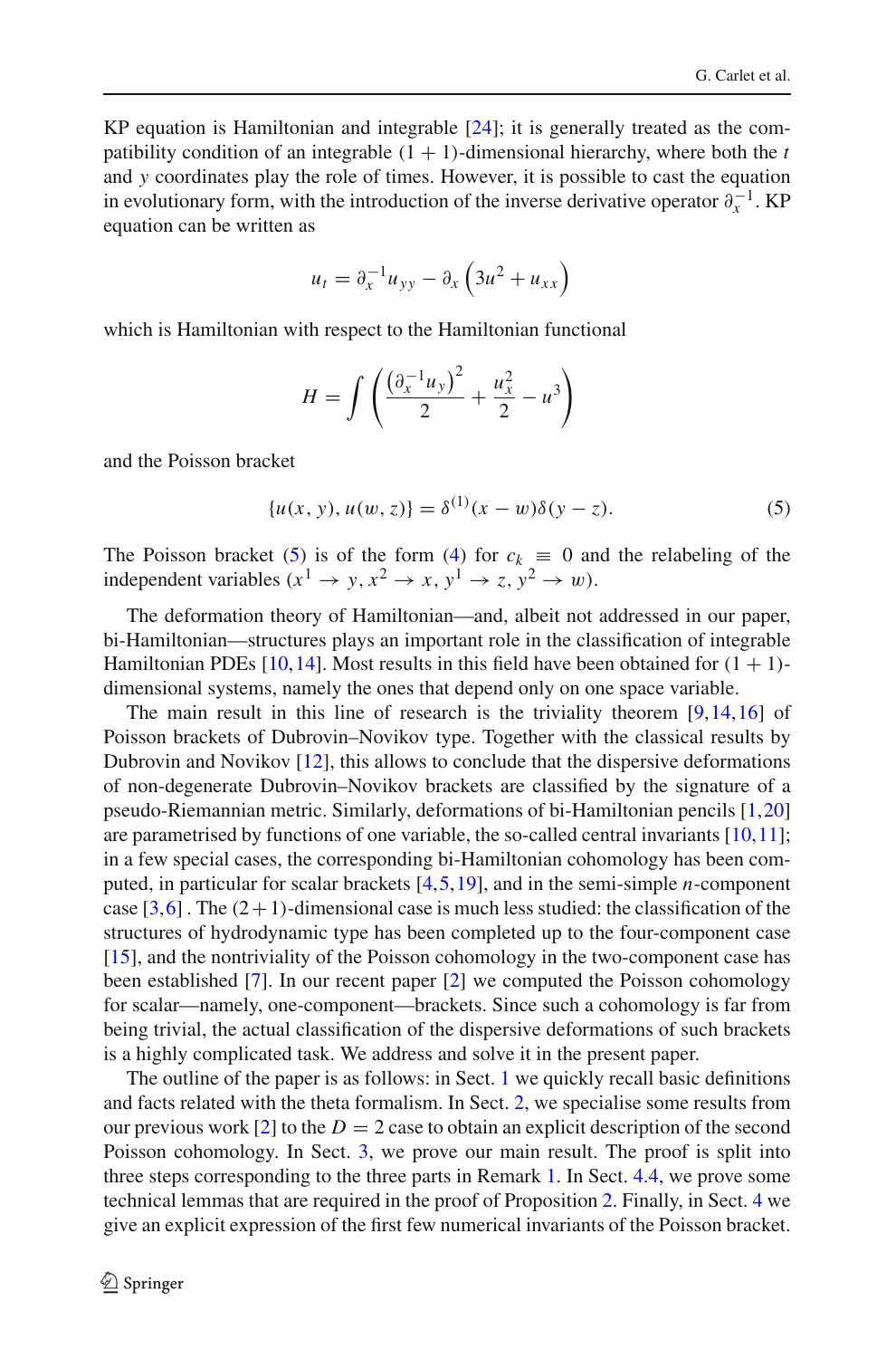#### **2 Theta formalism**

We present here a short summary of the basic definitions of the theta formalism for local variational multivector fields, specialising the formulas to the scalar case with two independent variables, i.e.  $N = 1$ ,  $D = 2$ . We refer the reader to [\[2\]](#page-23-1) for the general *N*, *D* case.

Let  $A$  be the space of differential polynomials

$$
\mathcal{A} = C^{\infty}(\mathbb{R}) \left[ \left[ \left\{ u^{(s,t)}, s, t \geq 0, (s,t) \neq (0,0) \right\} \right] \right],
$$

where we denote  $u^{(s,t)} = \partial_x^s \partial_y^t u$ , and  $C^\infty(\mathbb{R})$  denotes the space of smooth functions in the variable *u*. The standard gradation deg on A is given by deg  $u^{(s,t)} = s + t$ . We denote A*<sup>d</sup>* the homogeneous component of degree *d*.

Using the standard derivations  $\partial_x$  and  $\partial_y$  on A, we define the space of local functionals as

$$
\mathcal{F} = \frac{\mathcal{A}}{\partial_x \mathcal{A} + \partial_y \mathcal{A}},
$$

and the projection map from  $A$  to  $\mathcal F$  is denoted by a double integral, which associates to  $f \in A$  the element

$$
\int f \, \mathrm{d}x \, \mathrm{d}y
$$

in F. Moreover, we will denote by the partial integrals  $\int dx$ ,  $\int dy$  the projections from A to the quotient spaces  $A/\partial_{x}A$ ,  $A/\partial_{y}A$ .

The variational derivative of a local functional  $F = \int f$  is defined as

$$
\frac{\delta F}{\delta u} = \sum_{s,t \geqslant 0} (-\partial_x)^s (-\partial_y)^t \frac{\partial f}{\partial u^{(s,t)}}.
$$

A local *p*-vector *P* is a linear *p*-alternating map from  $F$  to itself of the form

$$
P(I_1,\ldots,I_p)=\int P_{(s_1,t_1),\ldots,(s_p,t_p)}\,\partial_x^{s_1}\partial_y^{t_1}\left(\frac{\delta I_1}{\delta u}\right)\cdots\partial_x^{s_p}\partial_y^{t_p}\left(\frac{\delta I_p}{\delta u}\right)\,\mathrm{d}x\,\mathrm{d}y
$$

where  $P_{(s_1,t_1),..., (s_p,t_p)} \in A$ , for arbitrary  $I_1,..., I_p \in \mathcal{F}$ . We denote the space of local *p*-vectors by  $\Lambda^p \subset \text{Alt}^p(\mathcal{F}, \mathcal{F})$ .

Clearly an expression of the form [\(1\)](#page-1-1) defines a local bivector by the usual formula

$$
\{I_1, I_2\} = \int \frac{\delta I_1}{\delta u(x^1, y^1)} \left\{ u(x^1, y^1), u(x^2, y^2) \right\} \frac{\delta I_2}{\delta u(x^2, y^2)} dx^1 dy^1 dx^2 dy^2
$$

 $\mathcal{D}$  Springer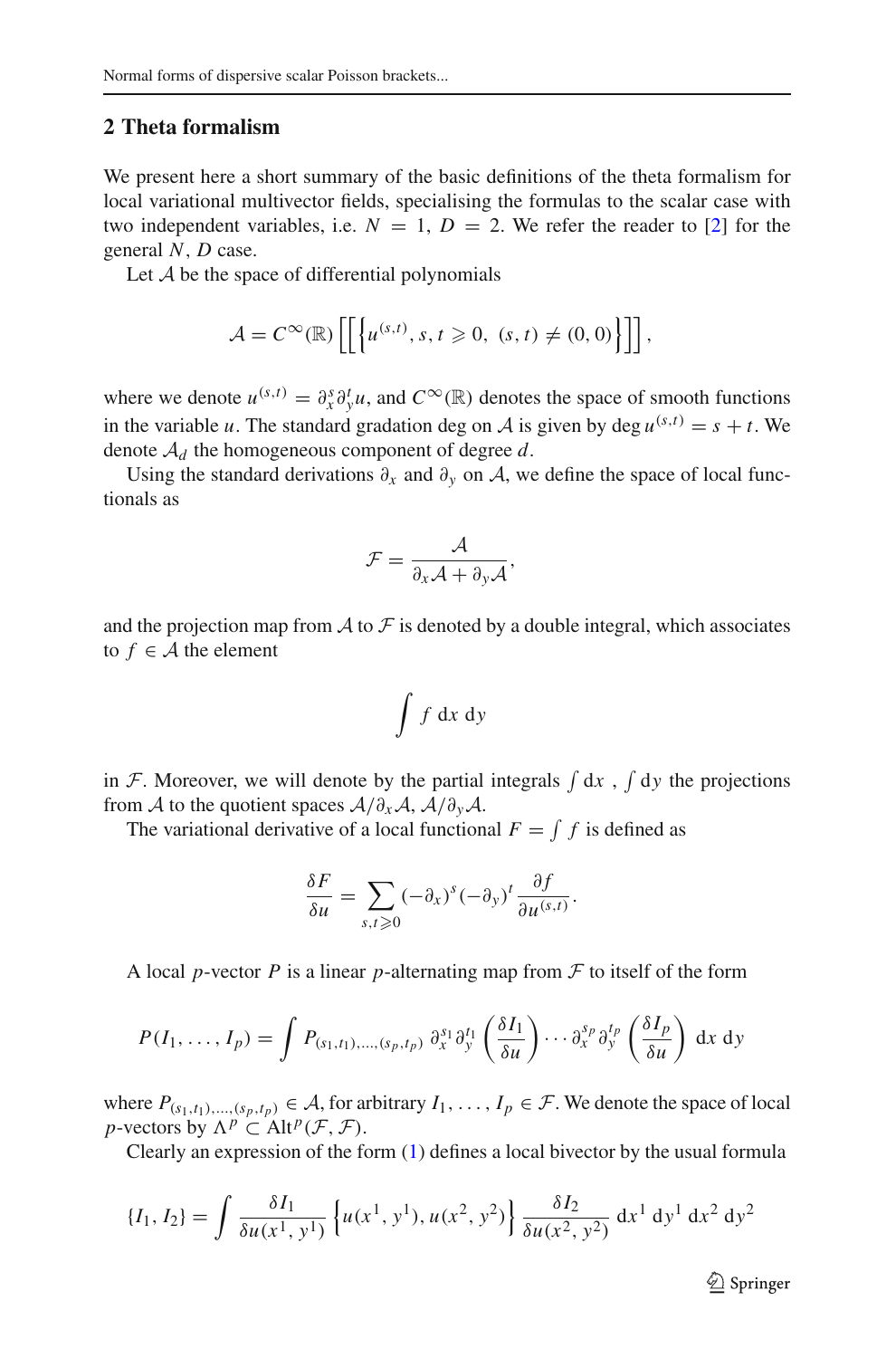which equals to

$$
\int \sum_{k\geqslant 0} \epsilon^k \frac{\delta I_1}{\delta u(x, y)} \sum_{\substack{s, t \geqslant 0 \\ s+t \leqslant k+1}} A_{k;s,t}(u(x)) \partial_x^s \partial_y^t \frac{\delta I_2}{\delta u(x, y)} dx dy.
$$

The theta formalism, introduced first in the context of formal calculus of variations in [\[16](#page-24-10)], can be easily extended to the multidimensional setting [\[2](#page-23-1)] and allows to treat the local multivectors in a more algebraic fashion.

We introduce the algebra  $\hat{A}$  of formal power series in the commutative variables  $u^{(s,t)}$  and anticommuting variables  $\theta^{(s,t)}$ , with coefficients given by smooth functions of *u*, i.e.

$$
\hat{\mathcal{A}} := C^{\infty}(\mathbb{R}) \left[ \left[ \left\{ u^{(s,t)}, (s,t) \neq (0,0) \right\} \cup \left\{ \theta^{(s,t)} \right\} \right] \right].
$$

The standard gradation deg and the super-gradation deg<sub> $\theta$ </sub> of  $\hat{\mathcal{A}}$  are defined by setting

deg  $u^{(s,t)} = \deg \theta^{(s,t)} = s + t$ , deg<sub> $\theta$ </sub>  $u^{(s,t)} = 0$ , deg<sub> $\theta$ </sub>  $\theta^{(s,t)} = 1$ .

We denote  $\hat{\mathcal{A}}_d$ , resp.  $\hat{\mathcal{A}}_i^p$ , the homogeneous components of standard degree d, resp. super-degree p, while  $\hat{\mathcal{A}}_d^p$  $\hat{A}^p$  :=  $\hat{A}_d \cap \hat{A}^p$ . Clearly  $\hat{A}^0 = A$ . The derivations  $\partial_x$  and  $\partial_y$ are extended to  $\hat{A}$  in the obvious way.

We denote by  $\hat{\mathcal{F}}$  the quotient of  $\hat{\mathcal{A}}$  by the subspace  $\partial_x \hat{\mathcal{A}} + \partial_y \hat{\mathcal{A}}$ , and by a double integral  $\int dx dy$  the projection map from  $\hat{A}$  to  $\hat{\mathcal{F}}$ . Since the derivations  $\partial_x$ ,  $\partial_y$  are homogeneous,  $\hat{\mathcal{F}}$  inherits both gradations of  $\hat{\mathcal{A}}$ .

It turns out, see Proposition 2 in [\[2\]](#page-23-1), that the space of local multivectors  $\Lambda^p$  is isomorphic to  $\hat{\mathcal{F}}^p$  for  $p \neq 1$ , while  $\Lambda^1$  is isomorphic to the quotient of  $\hat{\mathcal{F}}^1$  by the subspace of elements of the form  $\int (k_1 u^{(1,0)} + k_2 u^{(0,1)}) \theta$  for two constants  $k_1, k_2$ . Moreover  $\hat{\mathcal{F}}^1$  is isomorphic to the space  $Der'(\mathcal{A})$  of derivations of  $\mathcal A$  that commute with  $\partial_x$  and  $\partial_y$ .

<span id="page-6-0"></span>The Schouten–Nijenhuis bracket

$$
[,]: \hat{\mathcal{F}}^p \times \hat{\mathcal{F}}^q \to \hat{\mathcal{F}}^{p+q-1}
$$

is defined as

$$
[P, Q] = \int^{D} \left( \frac{\delta P}{\delta \theta} \frac{\delta Q}{\delta u} + (-1)^{p} \frac{\delta P}{\delta u} \frac{\delta Q}{\delta \theta} \right) dx dy,
$$

where the variational derivative with respect to  $\theta$  is defined as

<span id="page-6-1"></span>
$$
\frac{\delta}{\delta\theta} = \sum_{s,t\geqslant 0} (-\partial_x)^s (-\partial_y)^t \frac{\delta}{\delta\theta^{(s,t)}}.
$$

 $\circled{2}$  Springer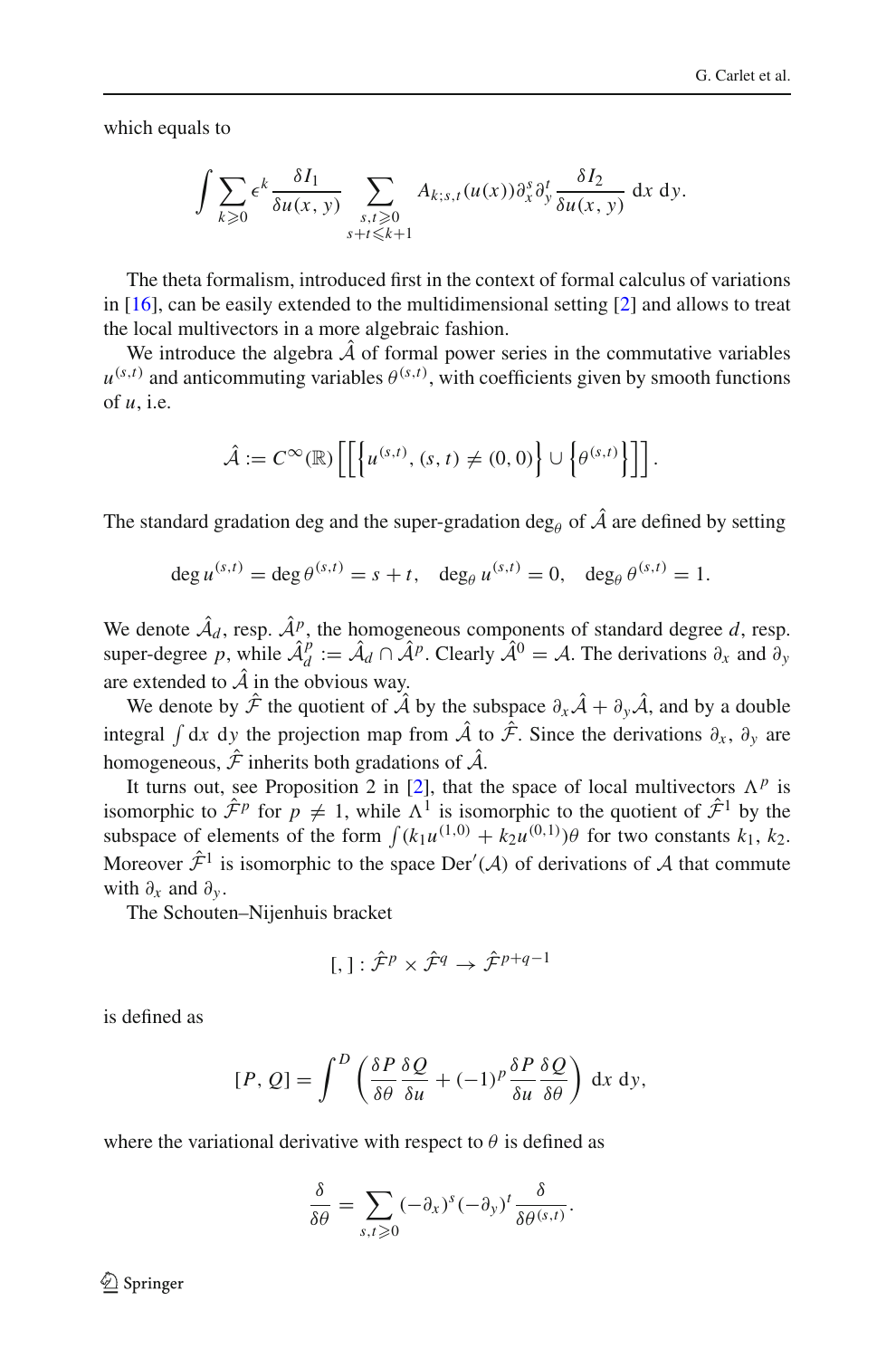It is a bilinear map that satisfies the graded symmetry

$$
[P, Q] = (-1)^{pq} [Q, P]
$$

and the graded Jacobi identity

$$
(-1)^{pr}[[P, Q], R] + (-1)^{qp}[[Q, R], P] + (-1)^{rq}[[R, P], Q] = 0
$$

for arbitrary  $P \in \hat{\mathcal{F}}^p$ ,  $Q \in \hat{\mathcal{F}}^q$  and  $r \in \hat{\mathcal{F}}^r$ .

A bivector  $P \in \hat{\mathcal{F}}^2$  is a Poisson structure when  $[P, P] = 0$ . In such case  $d_P :=$  $ad<sub>P</sub> = [P, \cdot]$  squares to zero, as a consequence of the graded Jacobi identity, and the cohomology of the complex  $(\hat{\mathcal{F}}, d_P)$  is called Poisson cohomology of *P*.

The Miura transformations of the second kind [\[18](#page-24-5)] are changes of variable of the form

$$
u \mapsto \tilde{u} = \sum_{k=0}^{\infty} \epsilon^k F_k(u)
$$

on the space A, where  $F_k \in A_k$ . They form a subgroup of the general Miura group [\[14\]](#page-24-8) which also contains the diffeomorphisms of the variable *u*. The action of a general Miura transformation of the second kind on a local multivector  $Q$  in  $\hat{\mathcal{F}}$  is given by the exponential of the adjoint action with respect to the Schouten–Nijenhuis bracket

<span id="page-7-0"></span>
$$
e^{ad_X}Q = Q + [X, Q] + \frac{1}{2}[X, [X, Q]] + \frac{1}{6}[X, [X, [X, Q]]] + \cdots,
$$

where  $X \in \hat{\mathcal{F}}_{\geq 1}^1$  is a local vector field such that  $e^{ad_X} u = \tilde{u}$ .

#### **3 Poisson cohomology**

In our previous paper [\[2\]](#page-23-1), we gave a description of the Poisson cohomology of a scalar multidimensional Poisson bracket in terms of the cohomology of an auxiliary complex with constant coefficients. Our aim here is to give an explicit description of a set of generators of the Poisson cohomology in the  $D = 2$  case, which will be used in the proof of the main theorem in the next Section.

Let us begin by recalling without proof a few results from our paper [\[2](#page-23-1)], specialising them to the case  $D = 2$ .

Consider the short exact sequences of differential complexes

<span id="page-7-1"></span>
$$
0 \to \hat{\mathcal{A}}/\mathbb{R} \xrightarrow{\partial_x} \hat{\mathcal{A}} \xrightarrow{\int dx} \hat{\mathcal{F}}_1 \to 0, \tag{6}
$$

$$
0 \to \hat{\mathcal{F}}_1/\mathbb{R} \xrightarrow{\partial_y} \hat{\mathcal{F}}_1 \xrightarrow{\int dy} \hat{\mathcal{F}} \to 0, \tag{7}
$$

 $\mathcal{L}$  Springer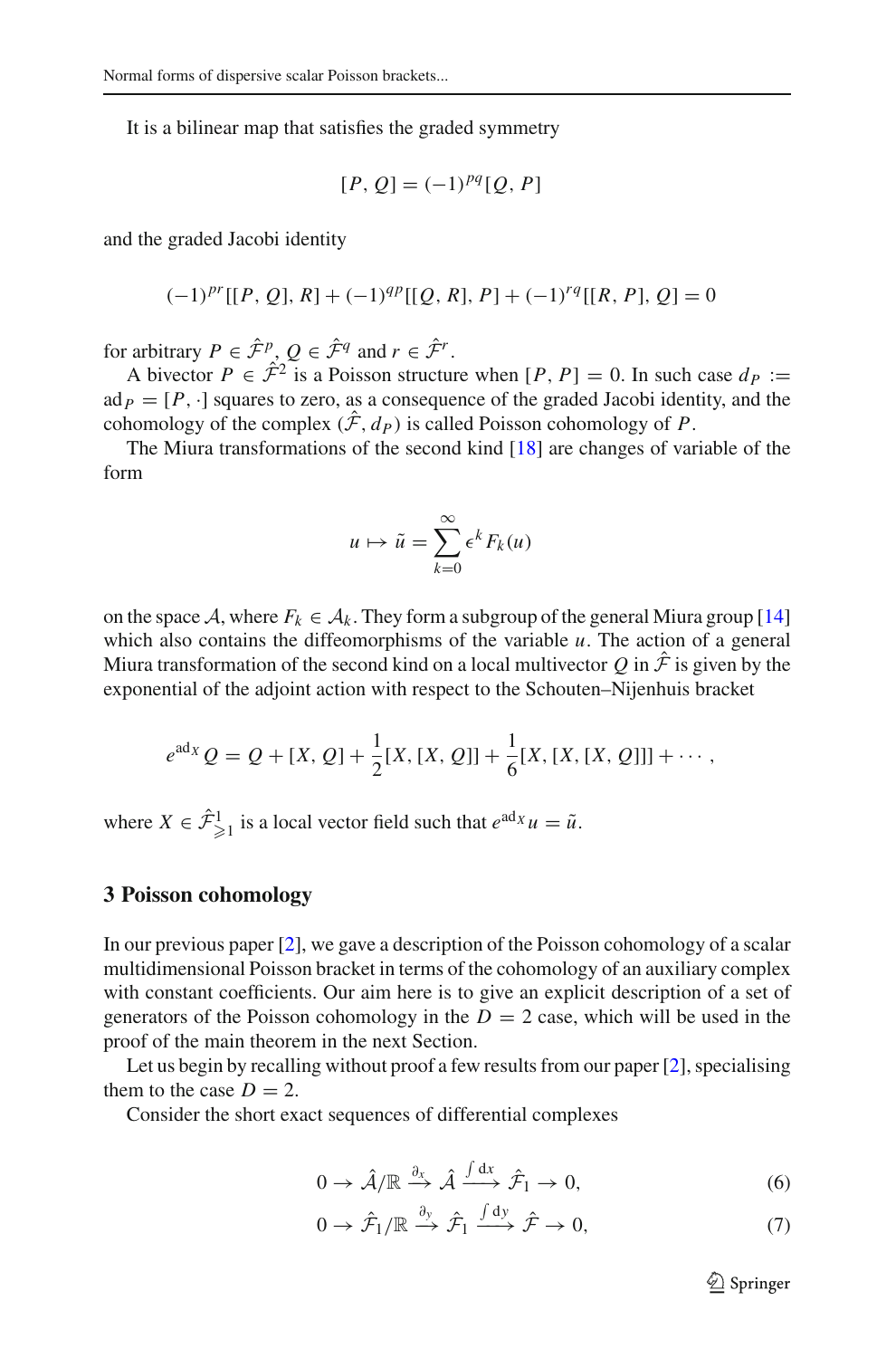where the differential is induced in all spaces by

$$
\Delta = \sum_{s,t \geqslant 0} \theta^{(s,t+1)} \frac{\partial}{\partial u^{(s,t)}}.
$$

On  $\hat{\mathcal{F}}$  such differential coincides with  $ad_{\mathfrak{p}_1}$ , where  $\mathfrak{p}_1 = \frac{1}{2} \int \theta \theta^{(0,1)} dx dy$ .

In the long exact sequence in cohomology associated with  $(6)$ , the Bockstein homomorphism vanishes; therefore,

<span id="page-8-1"></span>
$$
H(\hat{\mathcal{F}}_1) = \frac{H(\hat{\mathcal{A}})}{\partial_x H(\hat{\mathcal{A}})}.
$$

Moreover, the cohomology classes in  $H(\hat{\mathcal{A}})$  can be uniquely represented by elements of the polynomial ring  $\Theta$  generated by the anticommuting variables  $\theta^{(s,0)}$ ,  $s \geqslant 0$  with real coefficients.

The map induced in cohomology by the map  $\partial_y$  in the short exact sequence [\(7\)](#page-6-1) vanishes; therefore, we get the following exact sequence

$$
0 \to \left(\frac{\Theta}{\partial_x \Theta}\right)^p_d \xrightarrow{f dy} H_d^p(\hat{\mathcal{F}}) \to \left(\frac{\Theta}{\partial_x \Theta}\right)^{p+1}_d \to 0,
$$
 (8)

where the third arrow is the Bockstein homomorphism.

This sequence allows us to write the Poisson cohomology  $H^p(\hat{\mathcal{F}})$  as a sum of two homogeneous subspaces of  $\Theta/\partial_x\Theta$  in super-degree *p* and  $p + 1$ , respectively, where the first one is simply injected, while the second one has to be reconstructed via the inverse to the Bockstein homomorphism.

Let  $\iint a \, dx \, dy \in \hat{\mathcal{F}}_d^p$  $d_d$  be an ad<sub>p<sub>1</sub></sub>-cocycle. Then, there exist *b*,  $b' \in \hat{\mathcal{A}}_d^{p+1}$  $\frac{p+1}{d}$  such that

<span id="page-8-2"></span>
$$
\Delta a = \partial_y b + \partial_x b'.
$$

The Bockstein homomorphism assigns to the cocycle  $\iint a dx dy$  the cocycle  $\int b dx \in$  $\hat{\mathcal{F}}^{p+1}_{\scriptscriptstyle{J}}$  $d \overline{d}$ .

Let us define a map  $\mathcal{B}:\Theta\rightarrow\hat{\mathcal{A}}$  by

<span id="page-8-0"></span>
$$
\mathcal{B} = \sum_{i \ge 0} u^{(i,0)} \frac{\partial}{\partial \theta^{(i,0)}},\tag{9}
$$

which clearly commutes with  $\partial_x$ , and therefore induces a map from  $\frac{\partial}{\partial x \partial}$  to  $\hat{\mathcal{F}}$ . We have that

$$
\Delta \mathcal{B} = \partial_y,
$$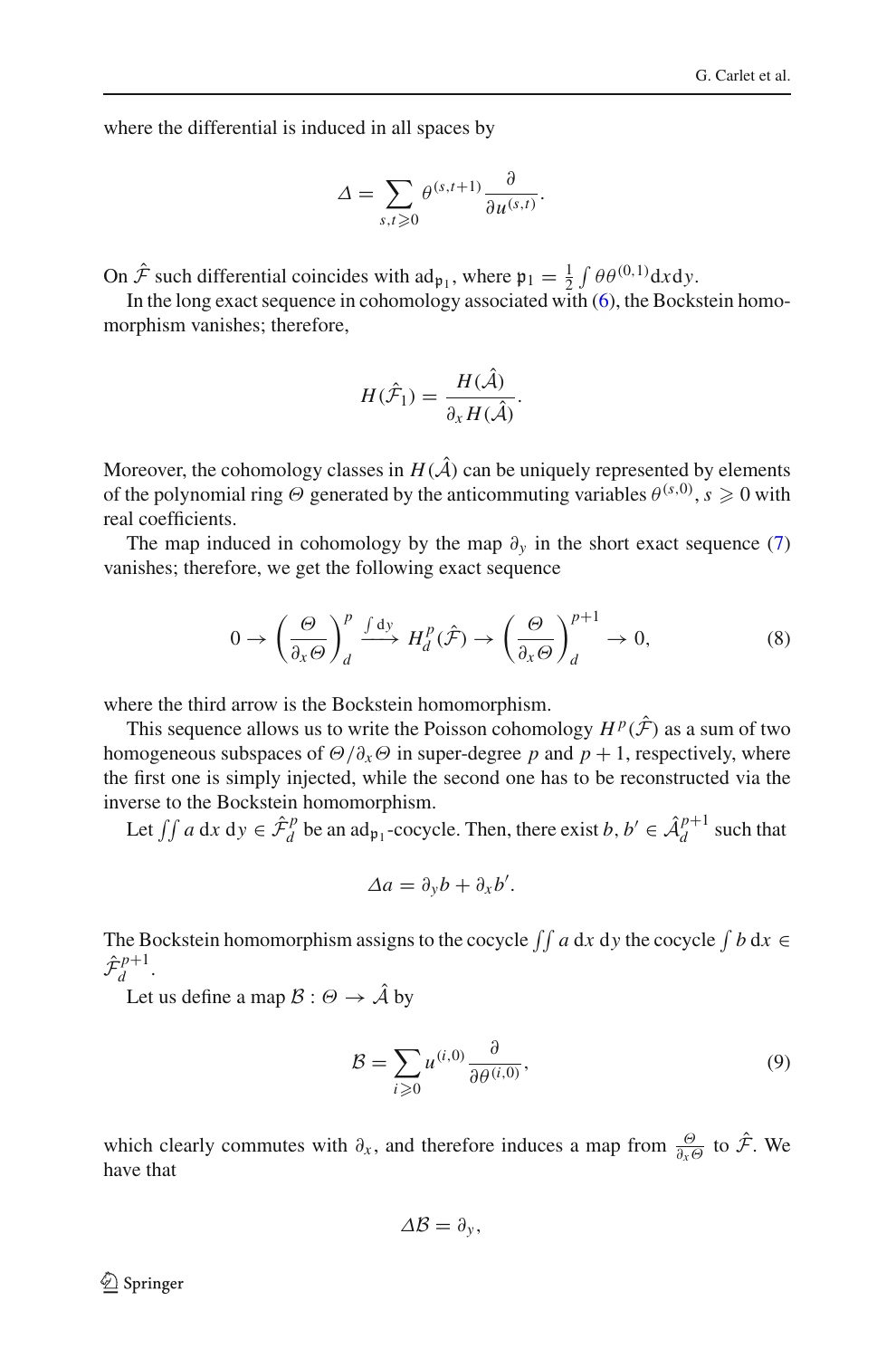and consequently,  $\beta$  defines a splitting map

<span id="page-9-1"></span>
$$
\mathcal{B}:\left(\frac{\Theta}{\partial_x \Theta}\right)^{p+1}_d \to H^p_d(\hat{\mathcal{F}})
$$

for the short exact sequence [\(8\)](#page-7-0).

We have therefore shown that

**Lemma 1** 
$$
H_d^p(\hat{\mathcal{F}}) = \left(\frac{\Theta}{\partial_x \Theta}\right)_d^p \oplus \mathcal{B}\left(\frac{\Theta}{\partial_x \Theta}\right)_d^{p+1}.
$$

We remark that this lemma gives an explicit description of representatives of the cohomology classes in  $H_d^p$  $d^{p}(\hat{\mathcal{F}})$ . In particular, the only non-trivial classes in  $\Theta/\partial_{x}\Theta$ in super-degree  $p = 2$  are given by  $\theta \theta^{(2k+1,0)}$  for  $k \geq 1$  and correspond to the deformations of the Poisson brackets in Theorem [1.](#page-2-4) The following reformulation of this observation will be useful in the proof of Proposition [2:](#page-12-0)

#### **Corollary 1**

$$
H_{2k}^{2}(\hat{\mathcal{F}}) = \mathcal{B}\left(\frac{\Theta}{\partial_{x}\Theta}\right)_{2k}^{3},
$$

$$
H_{2k+1}^{2}(\hat{\mathcal{F}}) = \mathbb{R}\theta\theta^{(2k+1,0)} \oplus \mathcal{B}\left(\frac{\Theta}{\partial_{x}\Theta}\right)_{2k+1}^{3}.
$$

<span id="page-9-0"></span>Moreover, we can define an explicit basis of Θ ∂*x*Θ  $\lambda^3$  $\frac{\partial}{\partial t}$  and  $\mathcal{B}\left(\frac{\partial}{\partial x}\right)$  $\lambda^3$ *d* :

**Lemma 2** *A basis of*  $\left(\frac{\Theta}{\partial x}\right)$  $\lambda^3$ *d is given by representatives*

<span id="page-9-3"></span>
$$
\theta^{k-l}\theta^{k-l-1}\theta^{2l}, \quad l=0,\ldots, \left\lfloor \frac{k-2}{3} \right\rfloor, \quad \text{for } d=2k-1,
$$
\n
$$
\theta^{k-l}\theta^{k-l-1}\theta^{2l+1}, \quad l=0,\ldots, \lfloor \frac{k-3}{3} \rfloor, \quad \text{for } d=2k,
$$

where we use the notation  $\theta^k = \theta^{(k,0)}$ .

*Proof* More generally we can prove that a basis of  $\left(\frac{\Theta}{\partial x \Theta}\right)$  $\lambda^p$  $\int_{d}$  is given by

<span id="page-9-2"></span>
$$
\theta^{i_2+1}\theta^{i_2}\theta^{i_3}\cdots\theta^{i_p} \tag{10}
$$

with

$$
i_2 > i_3 > \cdots > i_p \geq 0
$$
,  $1 + 2i_2 + i_3 + \cdots + i_p = d$ .

A basis of  $\Theta_d^p$  $\theta_d^{\{p\}}$  is given by monomials  $\theta^{i_1} \cdots \theta^{i_p}$  with

$$
i_1 > i_2 > \cdots > i_p \geq 0, \quad i_1 + \cdots + i_p = d.
$$

 $\mathcal{D}$  Springer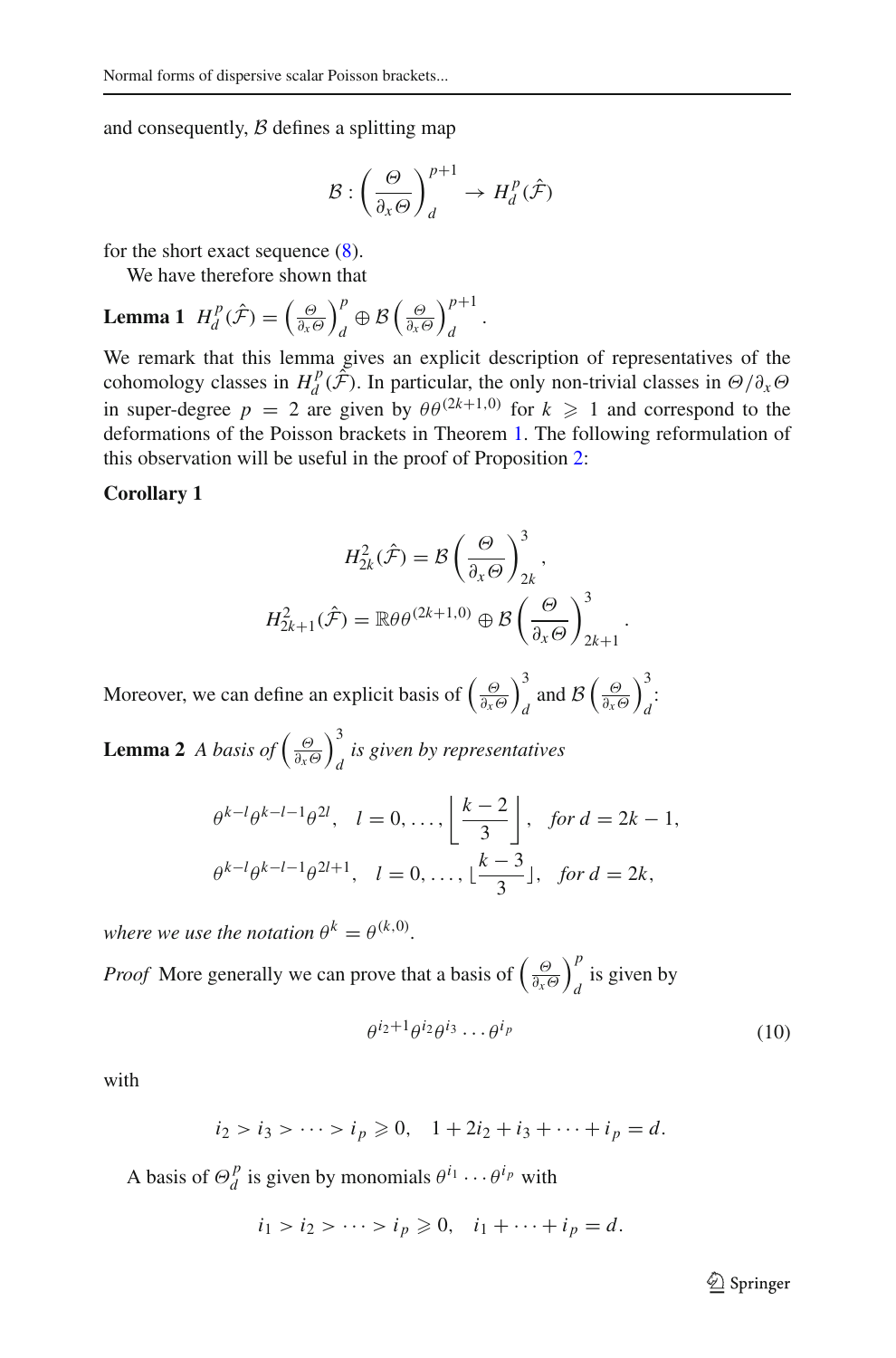We arrange such monomials in *lexicographic order*, that is, we say that  $\theta^{i_1} \cdots \theta^{i_p}$  $\theta^{j_1} \cdots \theta^{j_p}$  if  $i_1 > j_1$ , or if  $i_1 = j_1$  and  $i_2 > j_2$ , and so on.

For an element  $a = \theta^{i_1} \cdots \theta^{i_p}$  of the basis of  $\Theta_d^p$  $\frac{p}{d-1}$ , we have that the leading term (in lexicographic order) of  $\partial_x a$  is given by

$$
(\partial_x a)^{\text{top}} = \theta^{i_1 + 1} \theta^{i_2} \cdots \theta^{i_p}.
$$
 (11)

Note that if  $a_1 > a_2$ , then  $(\partial_x a_1)^{top} > (\partial_x a_2)^{top}$ . This implies that the images  $\partial_x a_2$ of the monomials  $a \in \Theta_d^p$  $\begin{bmatrix} p \\ q \end{bmatrix}$  are linearly independent in  $\Theta_d^p$  $d$ . Given a representative of a class in  $\left(\frac{\Theta}{\partial x \Theta}\right)$ *p* , we can express all the monomials of the form  $(11)$  in terms of combinations of monomials of strictly lower lexicographic order. It follows that a basis can be chosen in the form [\(10\)](#page-8-0).

By specialising to the case  $p = 3$ , and spelling out the allowed sets of indexes, we obtain the statement of the lemma. ⊓⊔

It follows that a basis of 
$$
\mathcal{B}\left(\frac{\Theta}{\partial x^{\Theta}}\right)_d^3
$$
 is given by the elements  
\n
$$
\mathcal{B}(\theta^{(a,0)}\theta^{(b,0)}\theta^{(c,0)}) = u^{(a,0)}\theta^{(b,0)}\theta^{(c,0)} - u^{(b,0)}\theta^{(a,0)}\theta^{(c,0)} + u^{(c,0)}\theta^{(a,0)}\theta^{(b,0)},
$$

for indices *a*, *b*, *c* chosen as in the basis above.

#### **4 Proof of the main theorem**

Let us first reformulate our main statement in the  $\theta$ -formalism.

The Poisson bracket of Dubrovin–Novikov type of the form [\(2\)](#page-2-1) corresponds to the element

$$
\mathfrak{p}_1 = \frac{1}{2} \iint \theta \theta^{(0,1)} \, \mathrm{d}x \mathrm{d}y \tag{12}
$$

in  $\hat{\mathcal{F}}_1^2$ . The bivector  $\delta^{(2k+1)}(x^1-y^1)\delta(x^2-y^2)$  corresponds to the element in  $\hat{\mathcal{F}}_{2k+1}^2$ given by

$$
\mathfrak{p}_{2k+1} = \frac{1}{2} \iint \theta \theta^{(2k+1,0)} dx dy.
$$

Therefore, the normal form  $(4)$  in  $\theta$ -formalism corresponds to the element

<span id="page-10-0"></span>
$$
\mathfrak{p}(c) = \mathfrak{p}_1 + \sum_{k \geqslant 1} c_k \mathfrak{p}_{2k+1} \tag{13}
$$

in  $\hat{\mathcal{F}}^2$ .

The proof of Theorem [1](#page-2-4) reduces to prove the three statements listed in Remark [1.](#page-2-3)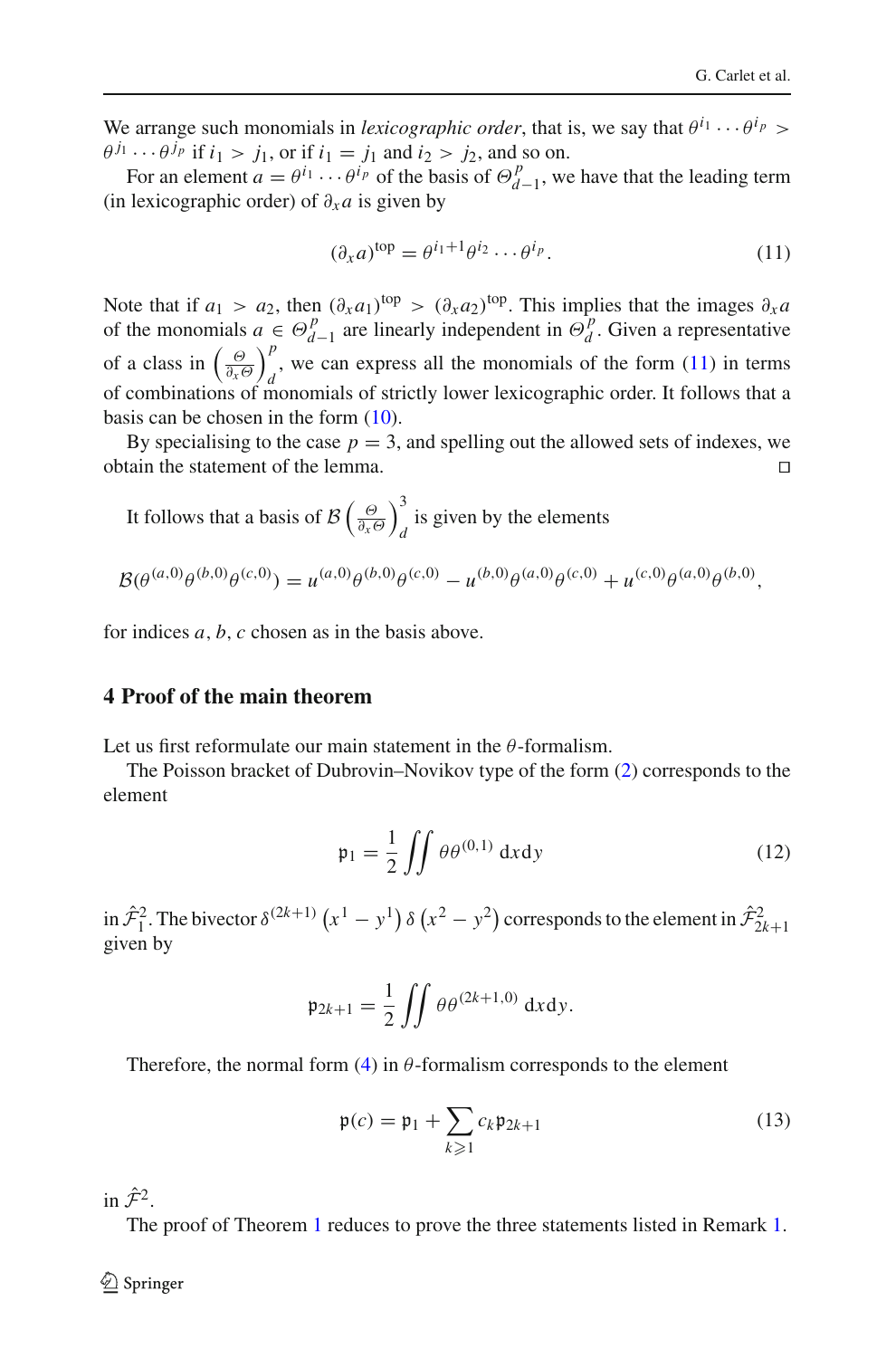#### **4.1 Proof of the statement in Remark 1.i**

Our first observation is:

**Lemma 3** *The bivectors*  $\mathfrak{p}_{2k+1}$  *with*  $k \geqslant 0$  *are pairwise compatible, i.e.* 

<span id="page-11-1"></span><span id="page-11-0"></span>
$$
[\mathfrak{p}_{2n+1}, \mathfrak{p}_{2m+1}] = 0, \quad n, m \geq 0.
$$

*Proof* The Poisson bivectors  $\mathfrak{p}_k$  do not depend on *u* and its derivatives; therefore, the variational derivatives w.r.t. *u* appearing in the definition of Schouten–Nijenhuis bracket are vanishing. ⊓⊔

It clearly follows that  $p(c)$  is a Poisson bivector for any choice of the constants  $c = (c_1, c_2, \ldots).$ 

#### **4.2 Proof of the statement in Remark 1.ii**

Next we show that for any distinct choice of the constants  $c = (c_1, c_2, \ldots)$  the corresponding bivector *P* belongs to a different equivalence class under Miura transformations.

<span id="page-11-3"></span>**Proposition 1** Let  $\mathfrak{p}(c)$ *, resp.*  $\mathfrak{p}(\tilde{c})$ *, be the Poisson bivector of the normal form* [\(13\)](#page-9-2) *corresponding to a choice*  $c = (c_1, c_2, \ldots)$ *, resp.*  $\tilde{c} = (\tilde{c}_1, \tilde{c}_2, \ldots)$ *, of constants. If the two sequences c and c are not identically equal, then there is no Miura transformation* ˜ *of the second kind which maps*  $\mathfrak{p}(c)$  *to*  $\mathfrak{p}(\tilde{c})$ *.* 

*Proof* Assume there is a Miura transformation of the second kind mapping  $\mathfrak{p}(c)$  to  $\mathfrak{p}(\tilde{c})$ , i.e.

$$
e^{\mathrm{ad}_{X}}\mathfrak{p}(c)=\mathfrak{p}(\tilde{c}),
$$

for  $X \in \hat{\mathcal{F}}^1_{\geq 1}$ . This identity can be rewritten as

<span id="page-11-2"></span>
$$
\left(\frac{e^{\mathrm{ad}_X}-1}{\mathrm{ad}_X}\right)\mathrm{ad}_X\mathfrak{p}(c)=\mathfrak{p}(\tilde{c})-\mathfrak{p}(c).
$$

The operator inside the brackets has the form

$$
\left(\frac{e^{ad_X}-1}{ad_X}\right) = 1 + \frac{1}{2}ad_X + \cdots
$$

and therefore we can invert it. We obtain

$$
ad_X \mathfrak{p}(c) = \left(\frac{e^{ad_X} - 1}{ad_X}\right)^{-1} (\mathfrak{p}(\tilde{c}) - \mathfrak{p}(c)).
$$
 (14)

 $\mathcal{D}$  Springer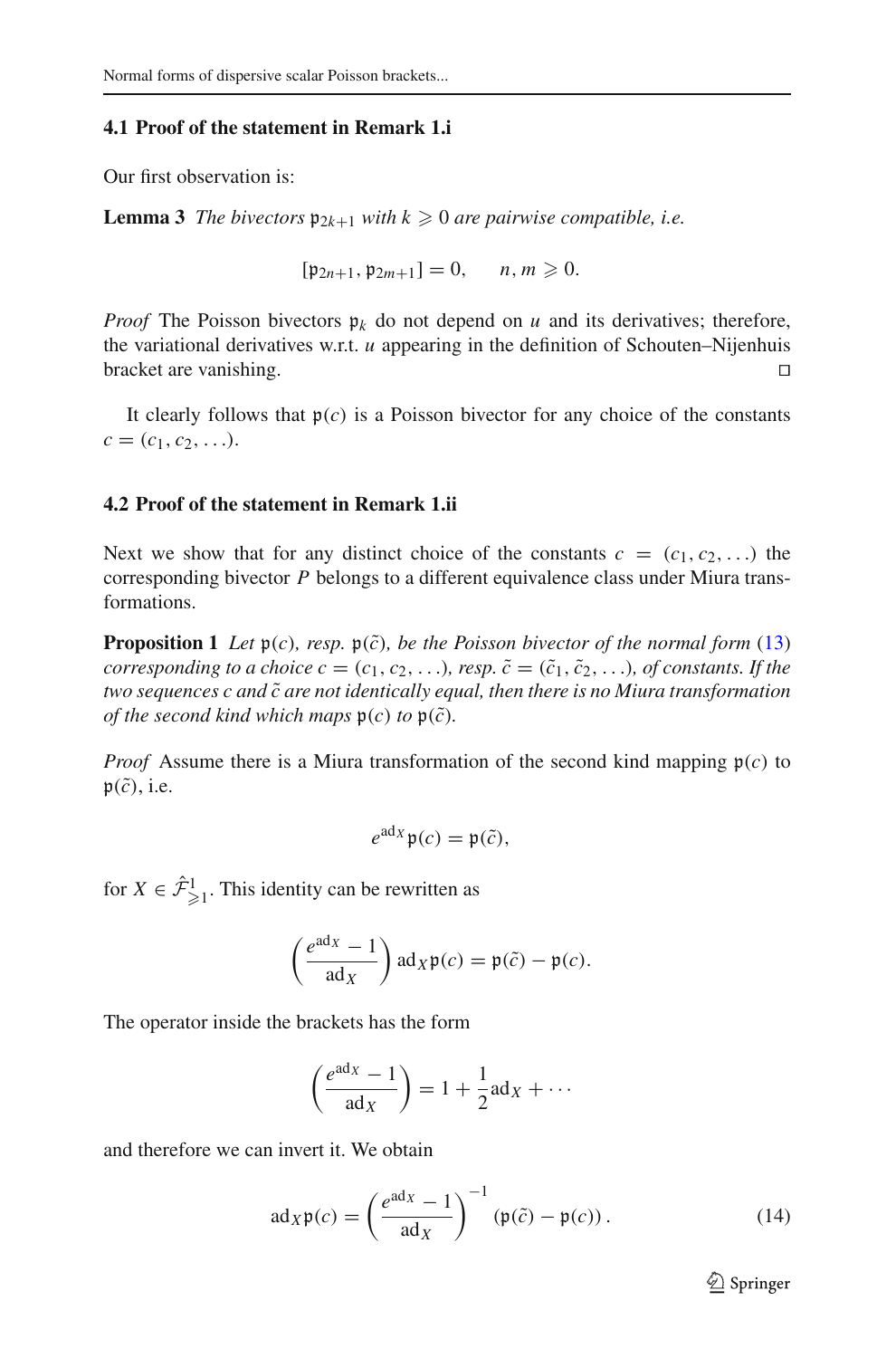By assumption the two sequences,  $c$  and  $\tilde{c}$  are not identically equal, and hence there exists a smallest index *k* for which  $c_k \neq \tilde{c}_k$ . It follows that

<span id="page-12-1"></span>
$$
\mathfrak{p}(\tilde{c})-\mathfrak{p}(c)=(\tilde{c}_k-c_k)\mathfrak{p}_{2k+1}+\cdots,
$$

where the dots denote terms of standard degree greater than  $2k + 1$ . We conclude that ad $_X$  $p(c)$  has to vanish in standard degree less or equal to 2k, i.e.

$$
(\mathrm{ad}_X \mathfrak{p}(c))_{\leqslant 2k} = 0. \tag{15}
$$

So, the leading order term in the standard degree in [\(14\)](#page-10-0) is

$$
(\mathrm{ad}_X \mathfrak{p}(c))_{2k+1} = (\tilde{c}_k - c_k) \mathfrak{p}_{2k+1}.
$$
\n(16)

The key point of the proof is to prove that the lefthand side is a  $\text{ad}_{\mathfrak{p}_1}$  coboundary, which leads to a contradiction since we know that  $\mathfrak{p}_{2k+1}$  is a non-trivial class in  $H^2_{2k+1}(\hat{\mathcal{F}}, \mathfrak{p}_1)$ .

Notice that the lefthand side in  $(16)$  can be written

$$
\operatorname{ad}_{\mathfrak{p}_1} X_{2k} + \sum_{s=1}^{k-1} c_s \operatorname{ad}_{\mathfrak{p}_{2s+1}} X_{2(k-s)} = (\tilde{c}_k - c_k) \mathfrak{p}_{2k+1} \tag{17}
$$

and hence it is sufficient to prove that the sum in the lefthand side is in the image of  $\mathrm{ad}_{\mathfrak{p}_1}$ .

Equation [\(15\)](#page-11-1) gives a sequence of constraints on *X*. Let us consider in particular the constraints with odd degree

<span id="page-12-2"></span>
$$
(\text{ad}_X \mathfrak{p}(c))_{2s+1} = 0, \quad s = 1, \dots, k-1,
$$

which can be written

$$
ad_{\mathfrak{p}_1} X_{2s} + \sum_{l=1}^{s-1} c_l ad_{\mathfrak{p}_{2l+1}} X_{2(s-l)} = 0.
$$
 (18)

This equation for  $s = 1$  simply says that  $X_2$  is a cocycle w.r.t.  $ad_{\mathfrak{p}_1}$ ,

$$
\mathrm{ad}_{\mathfrak{p}_1}X_2=0.
$$

By the vanishing of the Poisson cohomology  $H_2^1(\hat{\mathcal{F}}, \mathfrak{p}_1)$ ,  $X_2$  is necessarily a coboundary, i.e.

<span id="page-12-0"></span>
$$
X_2 = \operatorname{ad}_{\mathfrak{p}_1} f_1
$$

for some  $f_1 \in \hat{\mathcal{F}}_1^0$ .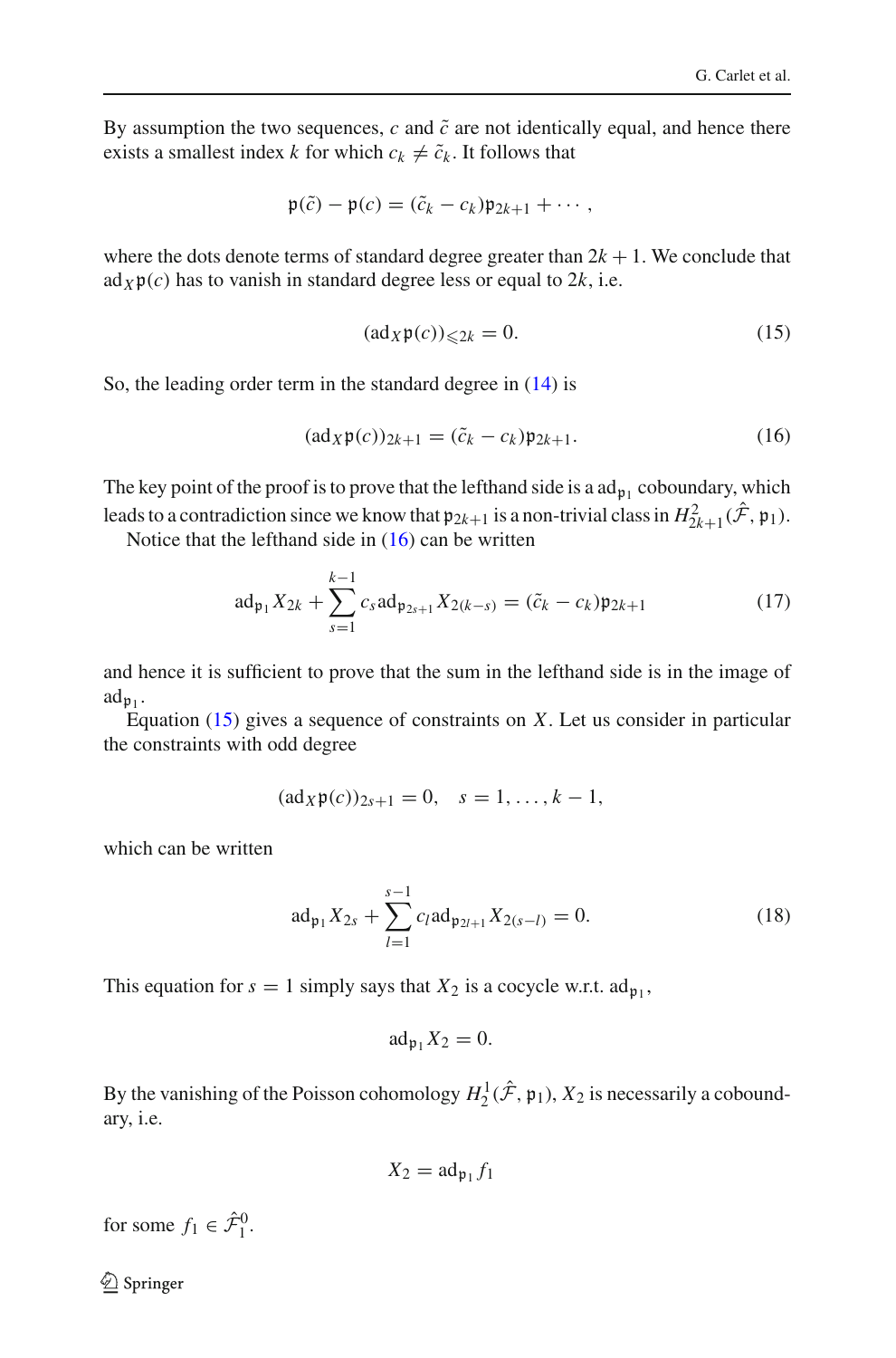More generally, we have that for each  $s = 1, \ldots, k - 1$ 

$$
X_{2s} = \operatorname{ad}_{\mathfrak{p}_1} f_{2s-1} + \sum_{l=1}^{s-1} c_l \operatorname{ad}_{\mathfrak{p}_{2l+1}} f_{2(s-l)-1}
$$
(19)

for some  $f_{2l-1} \in \hat{\mathcal{F}}_{2l-1}^0$ ,  $l = 1, ..., 2s - 1$ . We can prove this by induction. Let us therefore assume that [\(19\)](#page-12-1) holds for  $s = 1, \ldots, t - 1$  for  $t \le k - 1$ , and show that it holds for  $s = t$  too. Substituting the inductive assumption in [\(18\)](#page-11-2) for  $s = t$ , we get that

$$
\mathrm{ad}_{\mathfrak{p}_1}\left(X_{2t}-\sum_{l=1}^{t-1}c_l\mathrm{ad}_{\mathfrak{p}_{2l+1}}f_{2(t-l)-1}\right)=0.
$$

The expression inside the brackets is therefore a cocycle, which has to be a coboundary due to the triviality of  $H^1_{2t}(\hat{\mathcal{F}}, \mathfrak{p}_1)$ , i.e.

<span id="page-13-0"></span>
$$
X_{2t} - \sum_{l=1}^{t-1} c_l a d_{\mathfrak{p}_{2l+1}} f_{2(t-l)-1} = a d_{\mathfrak{p}_1} f_{2t-1},
$$

for some  $f_{2t-1} \in \hat{\mathcal{F}}_{2t-1}^0$ . This gives [\(19\)](#page-12-1) for  $s = t$ . Substituting  $(19)$  in  $(17)$ , we get that

$$
(\tilde{c}_k - c_k)\mathfrak{p}_{2k+1} = \mathrm{ad}_{\mathfrak{p}_1} \left( X_{2k} - \sum_{s=1}^{k-1} c_s \mathrm{ad}_{\mathfrak{p}_{2s+1}} f_{2(k-s)-1} \right),\tag{20}
$$

up to a term that can be written as

$$
\sum_{n\geqslant 2}^{k-1}\left[\sum_{\substack{s,l\geqslant 1\\s+l=n}}c_sc_lad_{\mathfrak{p}_{2s+1}}ad_{\mathfrak{p}_{2l+1}}\right]f_{2(k-n)-1}
$$

and therefore clearly vanishes. Equation [\(20\)](#page-12-2) leads to sought contradiction.

The Lemma is proved. □

#### **4.3 Proof of the statement in Remark 1.iii**

Finally, we prove that any Poisson bivector with leading order  $p_1$  given by [\(12\)](#page-9-3) can always be brought to the form  $(13)$  by a Miura transformation of the second kind.

<span id="page-13-1"></span>**Proposition 2** Let  $P \in \hat{\mathcal{F}}_{\geq 1}^2$  be a Poisson bivector with degree one term equal to  $\mathfrak{p}_1$ . *Then there is a Miura transformation that maps P to a* p(*c*) *for a choice of constants*  $c = (c_1, c_2, \ldots).$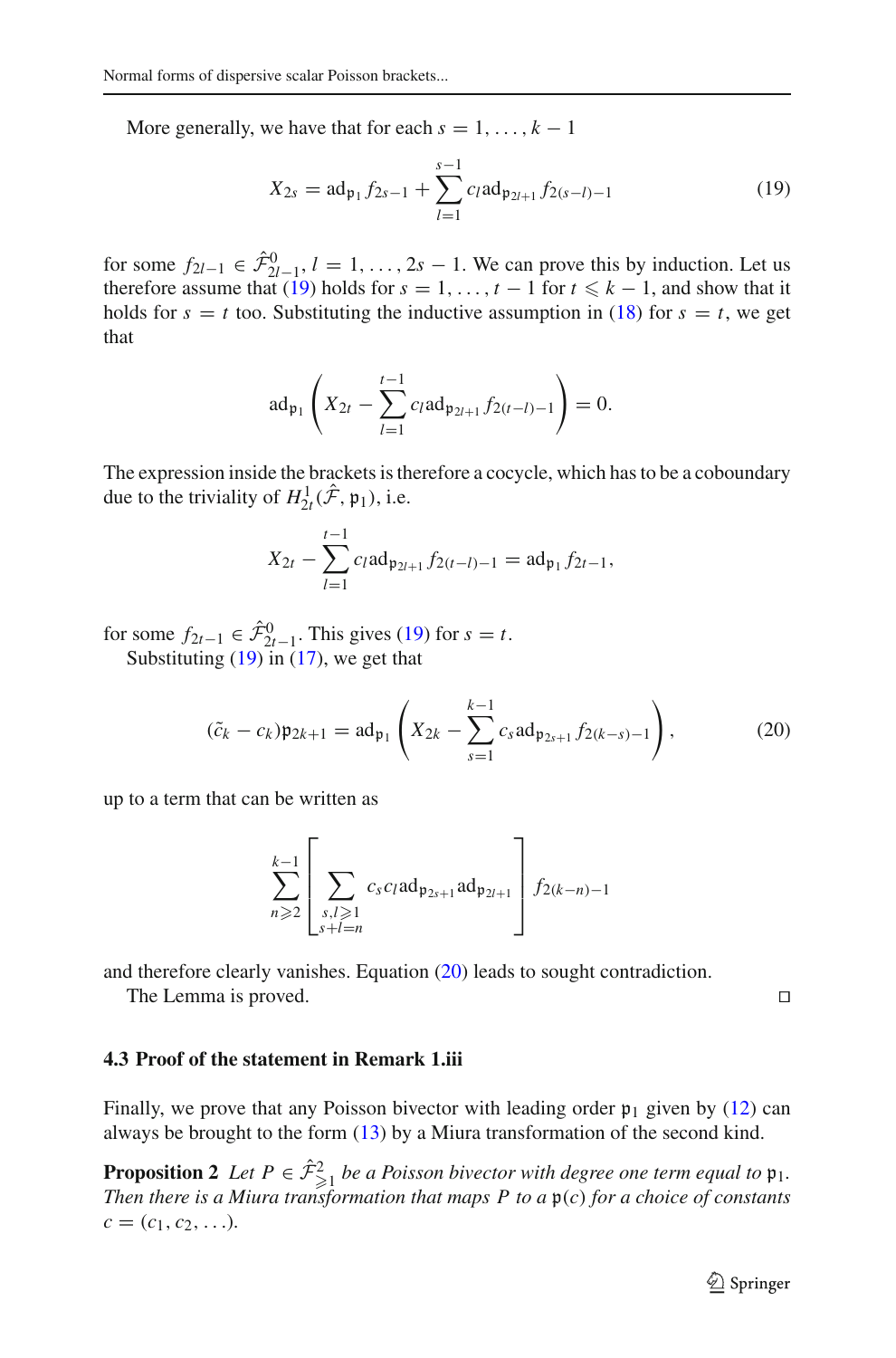*Proof* The Poisson bivector  $P \in \hat{\mathcal{F}}_{\geq 1}^2$  has to satisfy  $[P, P] = 0$ . We want to show by induction that, taking into account this equation, it is possible, by repeated application of Miura transformations, to put all terms in normal form and to remove all terms that come from the Bockstein homomorphism.

Let us denote by  $\mathfrak{p}_{(s)}(c_1,\ldots,c_{|s/2-1|})$  a bivector of the form

$$
\mathfrak{p}_{(2k)}(c_1,\ldots,c_{k-1}) = \mathfrak{p}_1 + \sum_{l=1}^{k-1} c_l \mathfrak{p}_{2l+1} + \sum_{l=k+1}^{2k-1} Q_l + P_{2k} + \cdots,
$$
  

$$
\mathfrak{p}_{(2k+1)}(c_1,\ldots,c_{k-1}) = \mathfrak{p}_1 + \sum_{l=1}^{k-1} c_l \mathfrak{p}_{2l+1} + \sum_{l=k+1}^{2k} Q_l + P_{2k+1} + \cdots,
$$

for *s*, respectively, even or odd, where  $Q_l \in \mathcal{B}\left(\frac{\Theta}{\partial x \Theta}\right)$  $\lambda^3$  $\hat{P}_l$ ,  $P_l \in \hat{\mathcal{F}}_l^2$ , the dots denote higher-order terms, and

$$
[\mathfrak{p}_{(s)}, \mathfrak{p}_{(s)}] = 0. \tag{21}
$$

The inductive hypothesis is valid for  $s = 2$ ; indeed,  $\mathfrak{p}_{(2)}$  is exactly of the required form.

Let us now show that by a Miura transformation a Poisson bivector of the form  $\mathfrak{p}_{(s)}$ can be made of the form  $\mathfrak{p}_{(s+1)}$ .

<span id="page-14-0"></span>When  $s = 2k$  is even, in degree  $2k + 1$ , Eq. [\(21\)](#page-13-0) gives

$$
[\mathfrak{p}_1, P_{2k}] + \sum_{\substack{2l+m=2k\\1\leq l\leq k-1\\k+1\leq m\leq 2k-1}} [c_l \mathfrak{p}_{2l+1}, Q_m] = 0.
$$

<span id="page-14-1"></span>The first observation is that both terms above need to be separately zero. This follows from the fact that the first term has nonzero degree in the number of derivatives w.r.t. *y*, while the second term has degree zero.

By Corollary [1,](#page-8-1) the cohomology  $H_{2k}^2(\hat{\mathcal{F}})$  is given only by elements coming from the Bockstein homomorphism, and therefore exists  $Q_{2k} \in \mathcal{B}\left(\frac{\Theta}{\partial x \Theta}\right)$  $\lambda^3$  $2k$  such that  $P_{2k}$  +  $\text{ad}_{\mathfrak{p}_1} X_{2k-1} = Q_{2k}$  for some  $X_{2k-1} \in \hat{\mathcal{F}}^1_{2k-1}.$ 

Acting with the Miura transformation  $e^{ad_{X_{2k-1}}}$  on  $\mathfrak{p}_{(2k)}$ , we get a new Poisson bivector, where the terms of degree less or equal to  $2k - 1$  are unchanged, the term  $P_{2k}$  has been replaced with the term  $Q_{2k}$ , and the terms of higher order are in general different. We have therefore that  $p_{(2k+1)} = e^{ad_{X_{2k-1}}} p_{(2k)}$  is of the form above, as required.

When  $s = 2k + 1$  is odd, in degree  $2k + 2$  from [\(21\)](#page-13-0) we get

<span id="page-14-2"></span>
$$
[\mathfrak{p}_1, P_{2k+1}] + \sum_{\substack{2l+m=2k+1\\1\le l\le k-1\\k+1\le m\le 2k}} [c_l \mathfrak{p}_{2l+1}, Q_m] + \frac{1}{2} [Q_{k+1}, Q_{k+1}] = 0.
$$
 (22)

 $\mathcal{L}$  Springer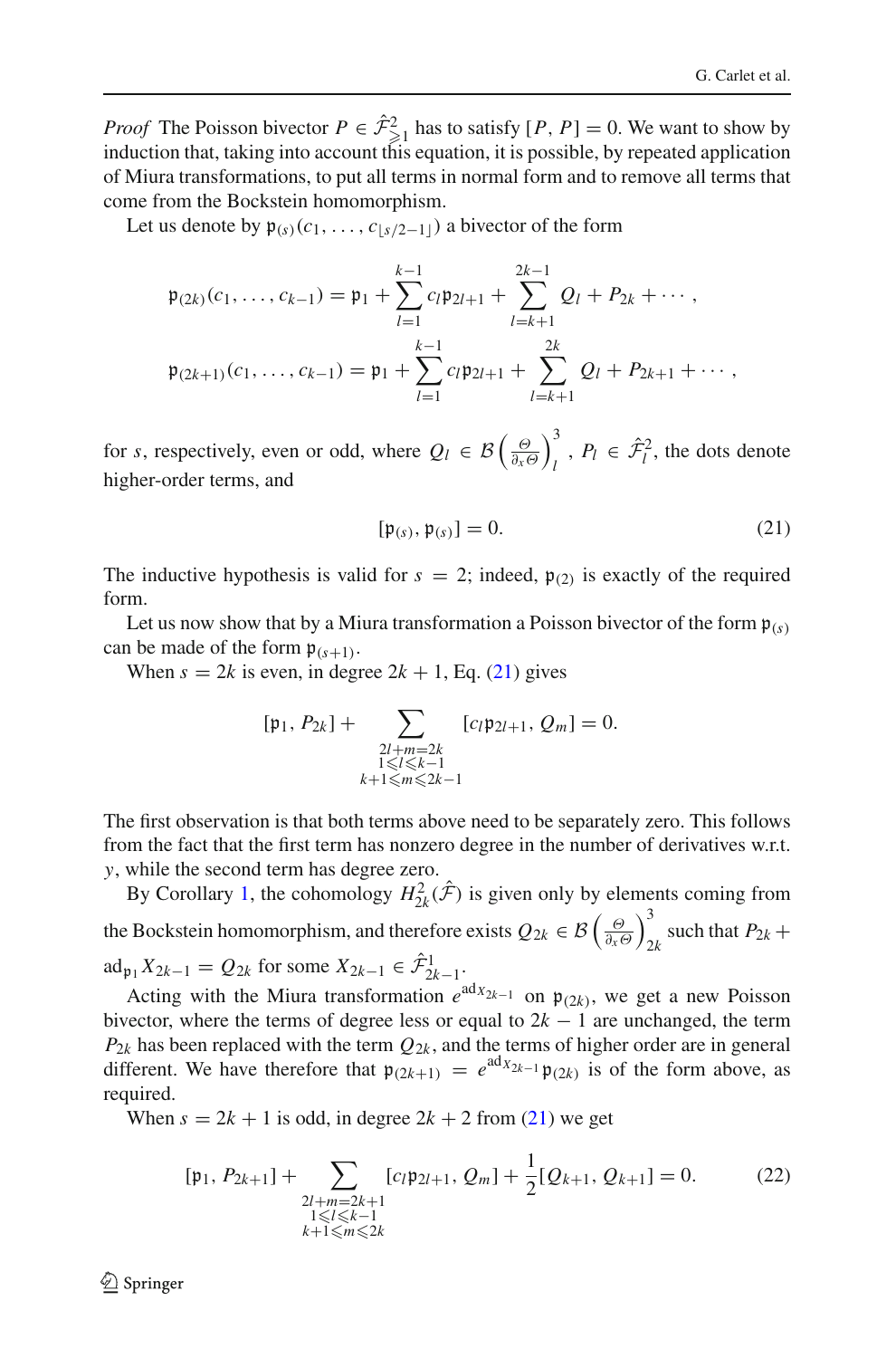As in the previous case, the first term has to vanish; hence,  $P_{2k+1}$  is an ad<sub>p<sub>1</sub></sub>-cocycle. The cohomology  $H_{2k+1}^2(\hat{\mathcal{F}})$  decomposes in two parts; therefore, there is a constant  $c_k$ and an element  $Q_{2k+1}$  in  $\mathcal{B}\left(\frac{\Theta}{\partial_{x}\Theta}\right)$  $\lambda^3$  $2k+1$  such that  $P_{2k+1}$  +  $\text{ad}_{\mathfrak{p}_1} X_{2k} = c_k \mathfrak{p}_{2k+1} + Q_{2k+1}$ for some  $X_{2k} \in \hat{\mathcal{F}}_{2k}^1$ .

The second and third terms in [\(22\)](#page-13-1) have also to be both zero. This follows from the fact that they have different degree in the number of  $u^{(s,t)}$ . As we have seen in Sect. [3,](#page-6-0) the elements  $Q_k$  are linear in the variables  $u^{(s,t)}$ , while the elements  $\mathfrak{p}_k$  do not contain them.

<span id="page-15-1"></span>From the vanishing of the last term,  $[Q_{k+1}, Q_{k+1}] = 0$ , we finally derive that  $Q_{k+1}$  is zero. This is guaranteed by Lemma [4.](#page-14-1) The proof of this Lemma, being quite technical, is given in Sect. [4.4.](#page-14-0)

Taking into account this vanishing, the action of the Miura transformation  $e^{ad_{X_{2k}}}$ on  $\mathfrak{p}_{(2k+1)}$  gives exactly the term  $\mathfrak{p}_{(2k+2)}$ .

By induction, we see that we can continue this procedure indefinitely; therefore, we conclude that we cannot have any non-trivial deformation coming from  $\left(\frac{\Theta}{\partial x \Theta}\right)$  $\lambda^3$ via the Bockstein homomorphism, and that the Miura transformation  $\cdots e^{ad_{X_2}}e^{ad_{X_1}}$ given by the composition of the Mira transformations defined above, sends the original Poisson bivector  $P = \mathfrak{p}_1 + \cdots$  to a Poisson bivector of the form  $\mathfrak{p}(c)$  for a choice of constants  $c_1, c_2, \ldots$ 

The Proposition is proved. □

#### **4.4 Some technical lemmas**

In this section, we prove the following statement, which is essential in the proof of Proposition [2:](#page-12-0)

**Lemma 4** *Let*  $\chi \in \left(\frac{\Theta}{\partial x}\right)$  $\lambda^3$ and  $\mathcal{B}(\chi)$  *its image through the map* [\(9\)](#page-7-1) *in*  $\hat{\mathcal{F}}_d^2$ . If  $[\mathcal{B}(\chi), \mathcal{B}(\chi)] = 0$ , then  $\chi = 0$ .

*Proof* We have

$$
[\mathcal{B}(\chi), \mathcal{B}(\chi)] = 2 \iint \frac{\delta \mathcal{B}(\chi)}{\delta \theta} \frac{\delta \mathcal{B}(\chi)}{\delta u} = 2 \iint \frac{\delta \mathcal{B}(\chi)}{\delta \theta} \frac{\delta \chi}{\delta \theta}
$$

$$
= -2 \iint \mathcal{B} \left( \frac{\delta \chi}{\delta \theta} \right) \frac{\delta \chi}{\delta \theta} = -\iint \mathcal{B} \left( \frac{\delta \chi}{\delta \theta} \right)^2, \tag{23}
$$

<span id="page-15-0"></span>where the second and third equalities follow from the simple identities

$$
\frac{\delta \mathcal{B}(\chi)}{\delta u} = \frac{\delta \chi}{\delta \theta}, \qquad \left[ \mathcal{B}, \frac{\delta}{\delta \theta} \right]_+ = 0.
$$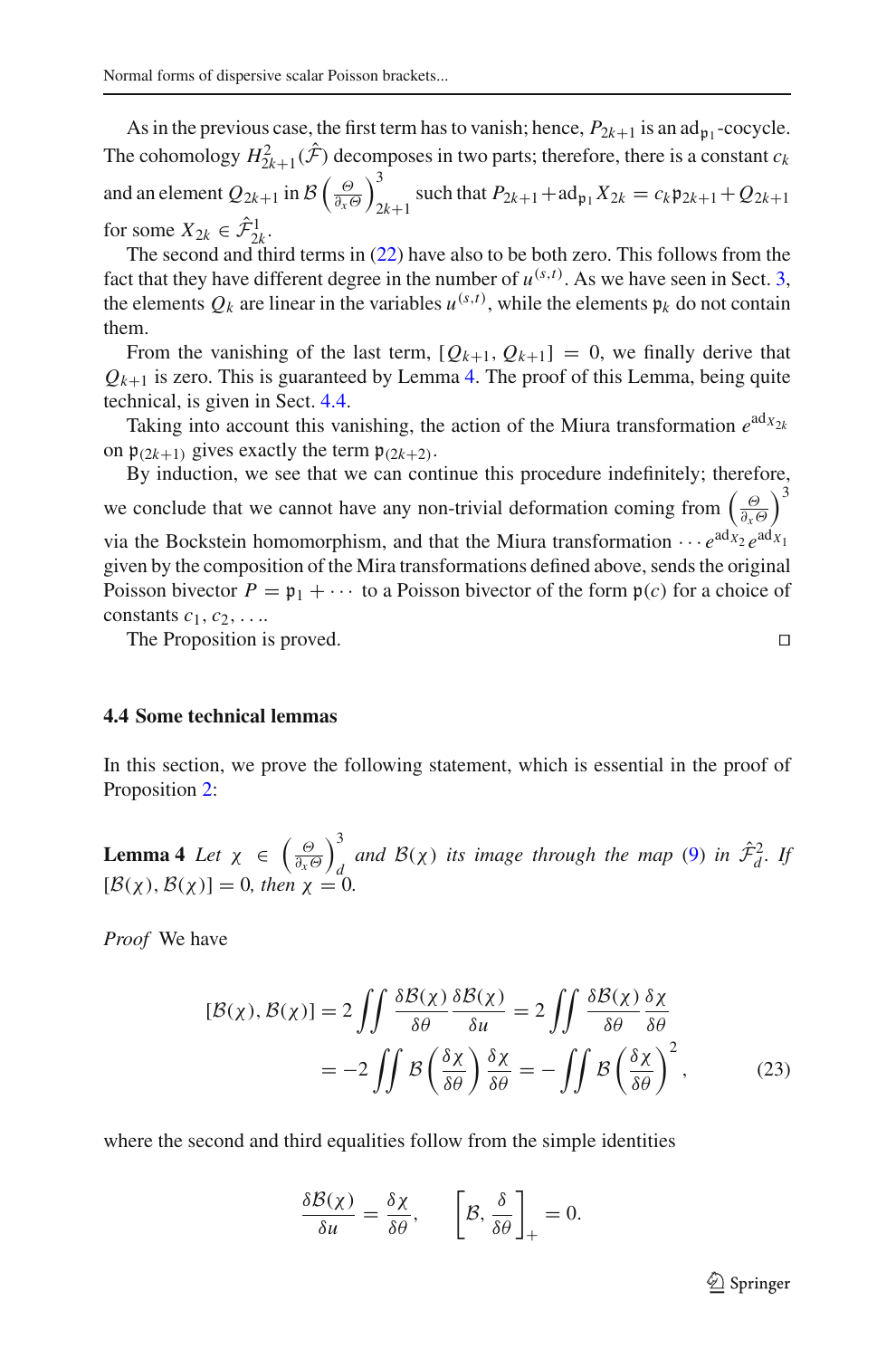Since we proved that the map

$$
\mathcal{B}:\left(\frac{\Theta}{\partial_x \Theta}\right)^{p+1}_d \to H^p_d(\hat{\mathcal{F}})
$$

is injective, the vanishing of [\(23\)](#page-14-2) implies that  $\left(\frac{\delta \chi}{\delta \theta}\right)^2 = 0$  in  $\left(\frac{\Theta}{\delta x \Theta}\right)^2$  $\int_{0}^{4}$ . From this fact, it follows that  $\chi = 0$ , as we prove in the remaining part of this section.<sup>[1](#page-15-0)</sup>

Let sq:  $\Theta_k^2 \to \Theta_{2k}^4$  be the map that sends an element  $\alpha \in \Theta_k^2$  to  $\alpha^2 \in \Theta_{2k}^4$ . In the rest of this section, we will use the notation  $\theta^d = \theta^{(d,0)}$ .

**Lemma 5** *The intersection of*  $sq(\Theta_k^2)$  *and*  $\partial_x \Theta_{2k-1}^4$  *is equal to zero. In other words, if*  $\alpha \in \Theta_k^2$  and  $\alpha^2$  *is*  $\partial_x$ -exact, then  $\alpha^2 = 0$  and, therefore,  $\alpha$  *is proportional to a monomial*  $\theta^{i} \theta^{k-i}$  *for some*  $i = 1, \ldots, \lfloor \frac{k-1}{2} \rfloor$ *.* 

*Proof* A basis in  $\Theta_{2k-1}^4$  is given by standard monomials  $\theta^{i_1} \theta^{i_2} \theta^{i_3} \theta^{i_4}$  with total degree  $i_1 + i_2 + i_3 + i_4 = 2k - 1$ . By *standard* monomial, we indicate a monomial where the indices are ordered as  $i_1 > i_2 > i_3 > i_4 \geq 0$  to avoid duplicates.

We can write  $\Theta_{2k-1}^4 = \mathcal{V}_1 \oplus \mathcal{V}_2$ , where a basis for  $\mathcal{V}_1$  is given by standard monomials with the restriction  $i_1 + i_4 \leq k - 1$ , and a basis for  $\mathcal{V}_2$  is given by standard monomials with  $i_1 + i_4 \ge k$ .

It is convenient to define also the subspace  $W$  of  $\Theta_{2k}^4$  which is spanned by all monomials that appear in the  $\partial_x \mathcal{V}_1$ ; more explicitly W is generated by the monomials

$$
\theta^{i_1+1}\theta^{i_2}\theta^{i_3}\theta^{i_4}, \quad \theta^{i_1}\theta^{i_2+1}\theta^{i_3}\theta^{i_4}, \quad \theta^{i_1}\theta^{i_2}\theta^{i_3+1}\theta^{i_4}, \quad \theta^{i_1}\theta^{i_2}\theta^{i_3}\theta^{i_4+1},
$$

with  $i_1 > i_2 > i_3 > i_4 \geqslant 0$ ,  $i_1 + i_4 \leqslant k - 1$ , and  $i_1 + i_2 + i_3 + i_4 = 2k - 1$ .

We denote by  $\Theta_k^2 \cdot \Theta_k^2$  the subspace of  $\Theta_{2k}^4$  spanned by standard monomials  $\theta^{i_1} \theta^{i_2} \theta^{i_3} \theta^{i_4}$  with  $i_1 > i_2 > i_3 > i_4 \geq 0$  and  $i_1 + i_2 + i_3 + i_4 = 2k$  with  $i_1 + i_4 = k$  and  $i_2 + i_3 = k$ . It is indeed the subspace given by the product of two arbitrary elements of  $\Theta_k^2$ .

Clearly, both  $\partial_x \mathcal{V}_1$  and  $\Theta_k^2 \cdot \Theta_k^2$  are subspaces of W.

Let us now prove that  $\partial_x V_2$  has zero intersection with W. Let  $v = \sum_{\gamma} v_{\gamma} \gamma$  be  $\sum_{\gamma} v_{\gamma} \partial_x \gamma \in \mathcal{W}$ . We have already seen that the elements  $\partial_x \gamma$  are linearly independent. an element in  $\mathcal{V}_2$ , where  $\gamma$  is in the standard basis of  $\mathcal{V}_2$  described above. Let  $\partial_x v =$ If  $\gamma = \theta^{i_1} \theta^{i_2} \theta^{i_3} \theta^{i_4}$  then  $\partial_x \gamma$  is equal to  $\theta^{i_1+1} \theta^{i_2} \theta^{i_3} \theta^{i_4}$  plus lexicographically lower terms. The lexicographically leading order term is therefore of a standard monomial  $\theta^{j_1} \theta^{j_2} \theta^{j_3} \theta^{j_4}$  with  $j_1 + j_4 \geq k+1$ . But all basis elements in W are standard monomials with  $j_1 + j_4 \le k$ . It follows that, if  $\gamma$  is the lexicographically highest term in v, we must have  $v<sub>\gamma</sub> = 0$ . By induction v vanishes.

<sup>&</sup>lt;sup>1</sup> Notice that this fact, in the case of standard differential polynomials in commuting variables, follows from a simple observation: the derivative in *x* of a differential polynomial cannot be a square, since it has to be linear in the highest derivative. In the case of anticommuting variables, however, a quite involved proof is necessary.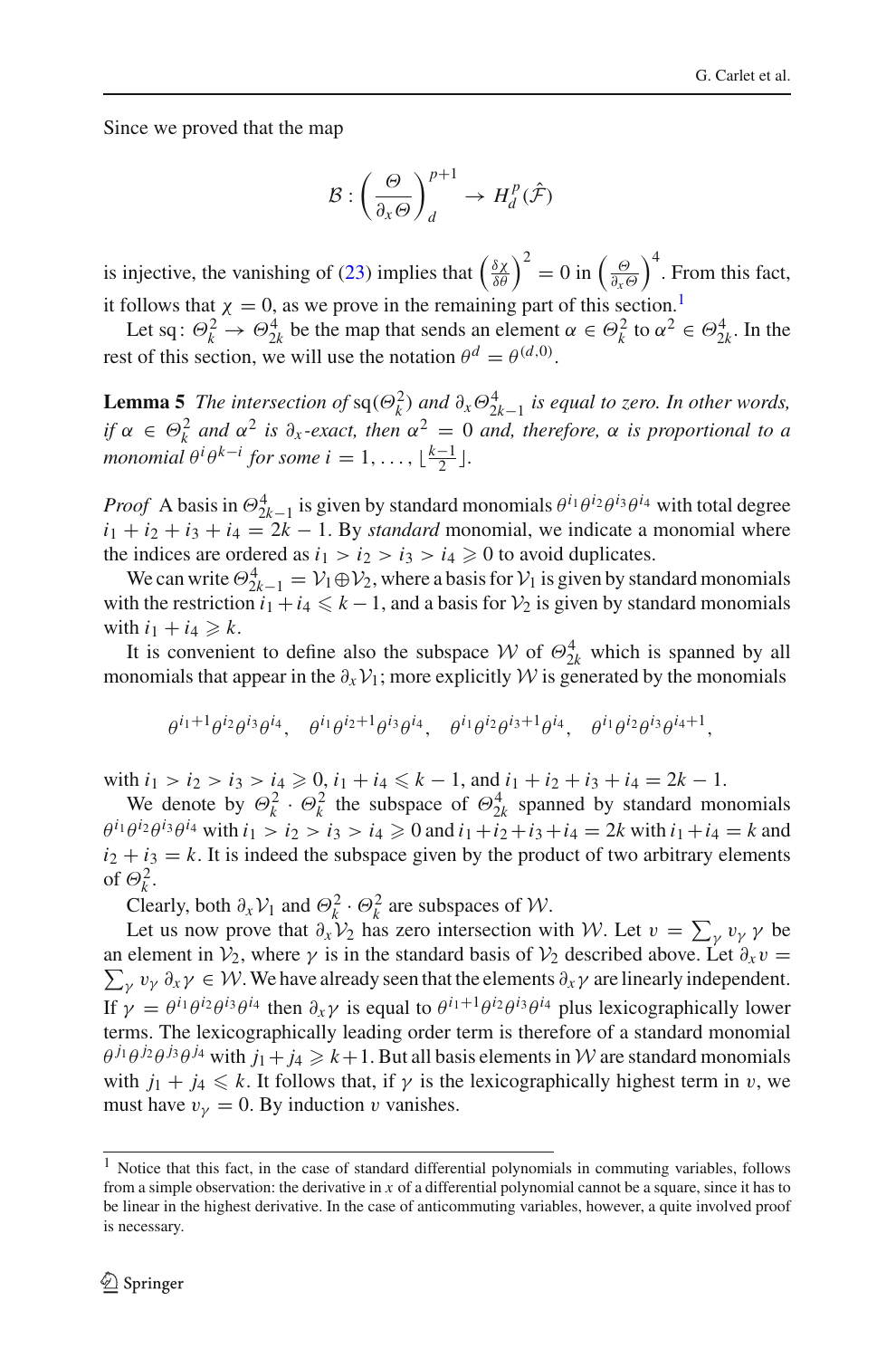The two facts  $\partial_x V_1 \subseteq W$  and  $\partial_x V_2 \cap W = (0)$  imply at once that the preimage  $\partial_x^{-1}(W)$  in  $\Theta_{2k-1}^4$  is contained in  $V_1$ , and the same holds for  $\Theta_k^2 \cdot \Theta_k^2$  since it is a subspace of  $W$ , i.e. we have

$$
\partial_x^{-1}(\Theta_k^2 \cdot \Theta_k^2) \subseteq \mathcal{V}_1.
$$

Since sq( $\Theta_k^2$ )  $\subseteq \Theta_k^2 \cdot \Theta_k^2$ , our original problem reduces to finding the intersection of sq( $\Theta_k^2$ ) and  $\partial_x \mathcal{V}_1$ . *k*

Let  $\alpha = \sum_{i=\lceil \frac{k+1}{2} \rceil}^k \alpha_i \theta^i \theta^{k-i}$  be an element of  $\Theta_k^2$  whose square is in  $\partial_x \mathcal{V}_1$ . We want to show that at most one of the coefficients  $\alpha_i$  is nonzero. We therefore assume that at least two such coefficients are nonzero and show that it leads to a contradiction. Let *s* be the higher index for which  $\alpha_s \neq 0$  and  $t < s$  the second higher index for which  $\alpha_t \neq 0$ .

Denote by  $W^{(j)}$  the subspace of  $\Theta_k^2 \cdot \Theta_k^2$  spanned by monomials of the form

$$
\theta^i \theta^j \theta^{k-j} \theta^{k-i} \text{ for } i = k, \dots, j+1,
$$

<span id="page-17-1"></span>and denote by  $\widetilde{W}$  the space spanned by the basis monomials in W which are not in  $\Theta_k^2 \cdot \Theta_k^2$ . Notice that

$$
\Theta_k^2 \cdot \Theta_k^2 = \bigoplus_{j=\lceil \frac{k+1}{2} \rceil}^{k-1} \mathcal{W}^{(j)},
$$

and consequently

$$
\mathcal{W} = \widetilde{\mathcal{W}} \oplus \bigoplus_{j=\lceil \frac{k+1}{2} \rceil}^{k-1} \mathcal{W}^{(j)}.
$$

Observe that a monomial  $\theta^i \theta^j \theta^{k-j} \theta^{k-i}$  in  $\mathcal{W}^{(j)}$  can appear in the  $\partial_x$ -image of four different monomials in  $\Theta_{2k-1}^4$  but only two of them are elements of  $\mathcal{V}_1$ , i.e.

$$
\theta^{i-1}\theta^j\theta^{k-j}\theta^{k-i},\quad \theta^i\theta^j\theta^{k-j}\theta^{k-i-1},
$$

so we only need to consider these two.

Notice that a monomial in  $V_1$  of such form, i.e.  $\theta^l \theta^j \theta^{k-j} \theta^{k-l-1}$  is mapped by  $\partial_x$ to the sum of four monomials, two of which are in  $W^{(j)}$ , i.e.

$$
\theta^{l+1} \theta^j \theta^{k-j} \theta^{k-l-1}, \quad \theta^l \theta^j \theta^{k-j} \theta^{k-l},
$$

and two are in  $\widetilde{W}$ .

<span id="page-17-0"></span>Since  $\alpha^2 \in \Theta_k^2 \cdot \Theta_k^2$ , it can be decomposed in its components  $(\alpha^2)_j \in \mathcal{W}^{(j)}$ , and we have in particular that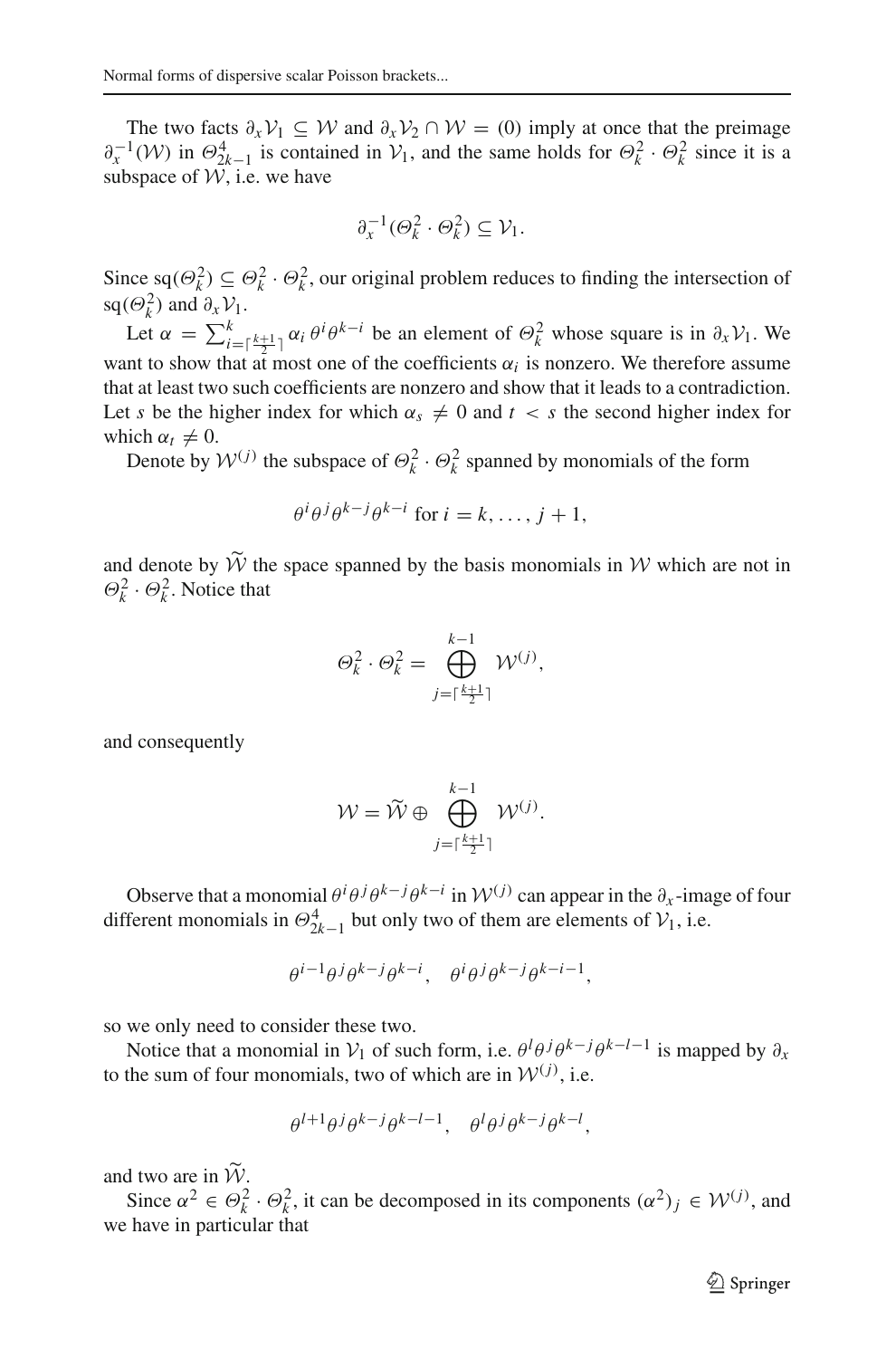$$
(\alpha^2)_t = 2\alpha_s \alpha_t \,\theta^s \theta^t \theta^{k-t} \theta^{k-s},
$$

since we have assumed that  $\alpha_i = 0$  for  $i > s$  and  $t < i < s$ .

All these observations imply that there must be an element  $\beta$  of  $\mathcal{V}_1$  of the form

$$
\beta = \sum_{i=k-1}^{t+1} \beta_i \theta^i \theta^i \theta^{k-i} \theta^{k-i-1}
$$

such that its image through  $\partial_x$  gives  $(\alpha^2)_t$  plus some element in  $\widetilde{W}$ .

The lexicographically higher term in  $\beta$ , i.e. for  $i = k - 1$ , is sent by  $\partial_x$  to a term proportional to  $\theta^k \theta^t \theta^{k-t} \theta^0$ , which does not appear in  $(\alpha^2)_t$ , therefore  $\beta_{k-1} = 0$ . Proceeding like this, we set to zero all the constants  $\beta_{k-1}, \ldots, \beta_s$ . Similarly, we can proceed from the lower part of the chain and set to zero all the remaining constants  $\beta_{t+1}, \ldots, \beta_{s-1}$ . But then  $\beta = 0$ , therefore  $\alpha_s \alpha_t = 0$  and we are led to a contradiction.

We have proved that at most one of the constants  $\alpha_i$  can be nonzero. In such case,  $\alpha^2 = 0$ . The Lemma is proved. □

<span id="page-18-0"></span>**Lemma 6** *Consider an arbitrary element*  $\chi \in \Theta_d^3$ . If  $\frac{\delta \chi}{\delta \theta} = c \cdot \theta^i \theta^{d-i}$  for some  $i = 0, 1, \ldots, \lfloor \frac{d-1}{2} \rfloor$ , then  $c = 0$ .

*Proof* Consider the basis of  $\left(\frac{\Theta}{\partial x \Theta}\right)$  $\lambda^3$ given in Lemma [2,](#page-8-2) and the basis  $d$ 

<span id="page-18-1"></span>
$$
\theta^d \theta^0, \theta^{d-1} \theta^1, \theta^{d-2} \theta^2, \dots
$$

<span id="page-18-3"></span>of  $\Theta_d^2$ . For this choice of bases, the map  $\frac{\delta}{\delta \theta}$  has a two-step triangular structure. In order to explain that, let us consider the two cases of odd and even *d* separately.

Consider first the  $d = 2k + 1$  $d = 2k + 1$  $d = 2k + 1$  case. One can check<sup>2</sup> that the variational derivative  $\frac{\delta}{\delta \theta}$  of a basis element  $\theta^{k-l+1} \theta^{k-l} \theta^{2l}$ , with  $3l < k$ , is equal to

<span id="page-18-2"></span>
$$
2(-1)^{k-l+1}\theta^{d-2l}\theta^{2l} + (d-2l)(-1)^{k-l+1}\theta^{d-2l-1}\theta^{2l+1}
$$

plus terms which are of lower lexicographic order. Notice that the coefficients of the two monomials above are non-vanishing.

Observe that  $\frac{\delta}{\delta \theta} \theta^{k+1} \theta^k \theta^0$  contains the monomials  $\theta^d \theta^0$  and  $\theta^{d-1} \theta^1$ , while the variational derivatives of all other basis elements with  $l \geqslant 1$  cannot contain  $\theta^d \theta^0$  and  $\theta^{d-1}\theta^1$ . Thus, if  $\frac{\delta \chi}{\delta \theta} = c \cdot \theta^i \theta^{d-i}$  for some *i*, then the coefficient of  $\theta^{k+1}\theta^k\theta^0$  in  $\chi$ has to be equal to zero.

We can continue this process by induction. Assume that we have already proved that the first *l* elements of the basis cannot appear in χ. Then the variational derivative of the basis element  $\theta^{k-l+1}\theta^{k-l}\theta^{2l}$  is the only one that contains  $\theta^{d-2l}\theta^{2l}$  and  $\theta^{d-2l-1}\theta^{2l+1}$ . It follows from the same reason as above, that such basis element cannot appear in  $\chi$ .

<sup>&</sup>lt;sup>2</sup> Note that the computation is slightly different in the case  $3l = k - 1$ .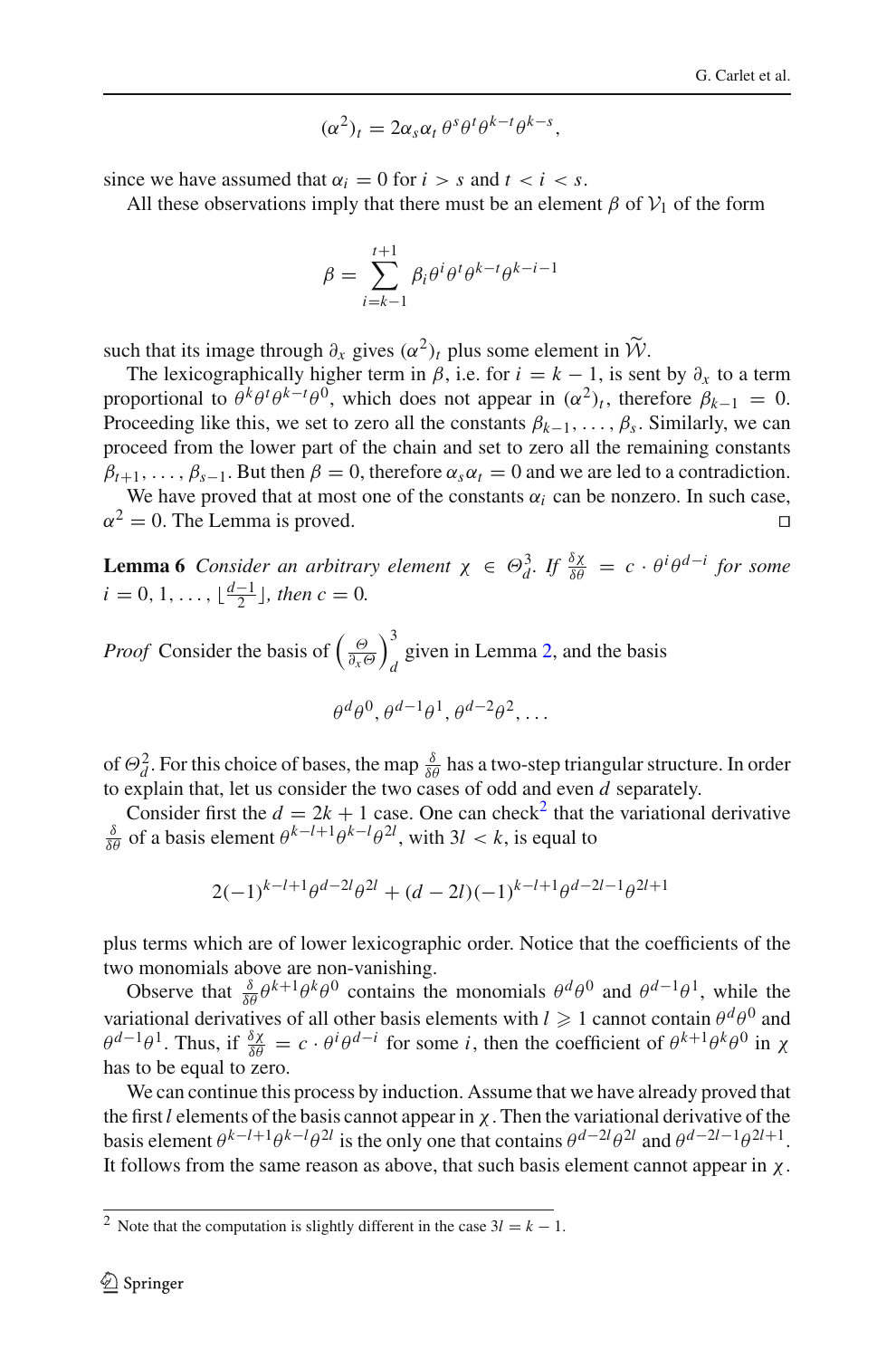In the case  $d = 2k$ , we can apply the same reasoning. In this case, the variational derivative  $\frac{\delta}{\delta \theta}$  of a basis element  $\theta^{k-l} \theta^{k-l-1} \theta^{2l+1}$ , with  $3l < k-2$ , is equal to

$$
2(-1)^{k-l}\theta^{d-2l-1}\theta^{2l+1} + (d-2l-1)(-1)^{k-l}\theta^{d-2l-2}\theta^{2l+2}
$$

plus terms of lower lexicographic order. Notice that  $\theta^d\theta^0$  never enters the image of any basis element in  $\Theta_d^3/\partial_x \Theta_{d-1}^3$ . Since the coefficients of the two monomials above are non-vanishing, we can apply the same argument as in the case of odd *d*, mutatis mutandis. ⊓⊔

Now let us consider an arbitrary element  $\chi \in \Theta_d^3$ , such that  $(\frac{\delta \chi}{\delta \theta})^2$  belongs to the image of  $\partial_x$ . From Lemma [5,](#page-15-1) it follows that  $\frac{\delta \chi}{\delta \theta} = c \cdot \theta^i \theta^{d-i}$  for some  $i =$  $0, 1, \ldots, \lfloor d/2 \rfloor$ . Then Lemma [6](#page-17-1) implies that  $\frac{\delta \chi}{\delta \theta} = 0$ ; hence,  $\chi$  belongs to the image of  $\partial_x$ .

We have proved that  $\chi = 0$  as element of  $\left(\frac{\Theta}{\partial x \Theta}\right)$  $\lambda^3$ . Lemma [4](#page-14-1) is proved. □

#### **5 The numerical invariants of the Poisson bracket**

<span id="page-19-0"></span>In principle all the numerical invariants of a Poisson bracket of the form [\(1\)](#page-1-1), namely the sequence  $(c_1, c_2, \ldots)$ , can be extracted iteratively solving order by order for the Miura transformation which eliminates the coboundary terms. Providing a general formula for the invariants of a Poisson bivector is hard, since the elimination of each coboundary term affects in principle all the higher-order ones and it is necessary to give an explicit form for the Miura transformation. However, the lowest invariants can be computed as follows.

**Proposition 3** *Consider a Poisson bracket of the form*

$$
\begin{aligned} &\left\{u\left(x^{1}, x^{2}\right), u\left(y^{1}, y^{2}\right)\right\} \\ &=\left\{u\left(x^{1}, x^{2}\right), u\left(y^{1}, y^{2}\right)\right\}^{0} \\ &+\sum_{k>0} \epsilon^{k} \sum_{\substack{k_{1}, k_{2} \geqslant 0 \\ k_{1}+k_{2} \leqslant k+1}} A_{k; k_{1}, k_{2}}(u(x)) \delta^{(k_{1})}\left(x^{1}-y^{1}\right) \delta^{(k_{2})}\left(x^{2}-y^{2}\right), \end{aligned}
$$

*as in* [\(1\)](#page-1-1)*. Here*  $A_{k;k_1,k_2}$  ∈  $A$  *and* deg  $A_{k;k_1,k_2} = k - k_1 - k_2 + 1$ *. Then the first numerical invariants of the bracket, giving the normal form of Theorem* [1](#page-2-4)*, are*

$$
c_1 = A_{2,3,0},\tag{24}
$$

$$
c_2 = A_{4,5,0}(u) - A_{2,3,0}A_{2,2,1}(u). \tag{25}
$$

Notice that  $A_{2:3,0}$  is implied to be a constant.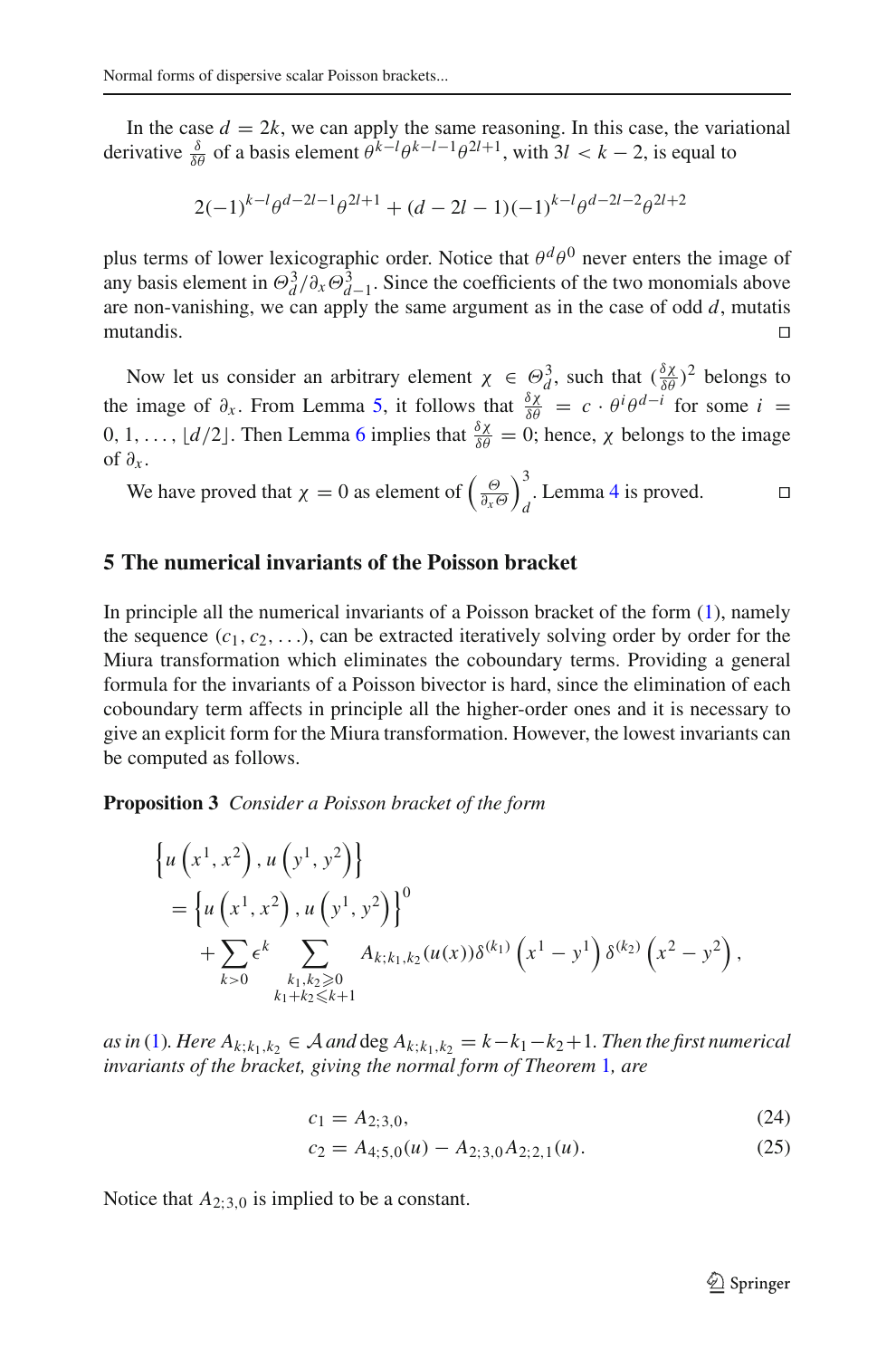*Proof* We recall that, given a Poisson bracket *P* of form [\(1\)](#page-1-1), it can be expanded according to its differential order. For notational compactness, we will denote

$$
P_{k+1} := \sum_{\substack{k_1, k_2 \geq 0 \\ k_1 + k_2 \leq k+1}} A_{k; k_1, k_2} (u(x)) \delta^{(k_1)} \left( x^1 - y^1 \right) \delta^{(k_2)} \left( x^2 - y^2 \right)
$$

for  $k > 0$ , so that deg  $P_k = k$ .

In this proof, we replace  $(x^1, x^2)$  with  $(x, y)$  as we did in the previous sections; moreover, with a slight abuse of notation we identify the Dirac's delta derivatives with the corresponding elements of  $\hat{\mathcal{F}}$  previously used

$$
\mathfrak{p}_1 := \delta\left(x^1 - y^1\right)\delta^{(1)}\left(x^2 - y^2\right) \qquad \mathfrak{p}_k := \delta^{(k)}\left(x^1 - y^1\right)\delta\left(x^2 - y^2\right).
$$

<span id="page-20-0"></span>Using this notation, the Schouten identity  $[P, P] = 0$  reads

$$
2[\mathfrak{p}_1, P_k] + \sum_{l=2}^{k-1} [P_l, P_{k-l+1}] = 0
$$
 (26)

for  $k \ge 2$ . The first equation is  $[p_1, P_2] = 0$ ; we solved it in [\[2](#page-23-1)], finding for  $P_2$ 

$$
A_{1;1,0} = 0
$$
  
\n
$$
A_{1;1,1} = 0
$$
  
\n
$$
A_{1;0,2} = 0
$$
  
\n
$$
A_{1;0,2} = 0
$$
  
\n
$$
A_{1;0,0} = -f(u)\partial_y u
$$
  
\n
$$
A_{1;0,0} = 0
$$
  
\n
$$
A_{1;0,0} = 0
$$

for any function  $f(u)$ . Since  $H_2^2(\hat{\mathcal{F}}) = 0$ , we have  $P_2 = [X_1, \mathfrak{p}_1]$  and the Miura transformation that eliminates  $P_2$  from  $P$  is  $e^{-ad_e x_1}$ . The evolutionary vector field  $X_1$ has characteristic

$$
X_1(u) = F(u)\partial_x u
$$

where  $F(u) = \int_{0}^{u} f(s)ds$ . We also observe that  $\text{ad}_{X_1}^{m} \mathfrak{p}_1 = 0$  for  $m > 1$ .

We apply the Miura transformation generated by  $-\epsilon X_1$  to *P* and get

$$
\tilde{P} = e^{-ad_{\epsilon X_1}} P = \mathfrak{p}_1 + \epsilon^2 P_3 + \epsilon^3 (P_4 - [X_1, P_3])
$$
  
+ 
$$
\epsilon^4 \left( P_5 - [X_1, P_4] + \frac{1}{2} [X_1, [X_1, P_3]] \right) + \cdots
$$

The first equation of the system [\(26\)](#page-19-0) for  $\tilde{P}$ , and the results used in the proof of Lemma [2](#page-12-0) give us  $P_3 = c_1 \mathfrak{p}_3 + [X_2, \mathfrak{p}_1].$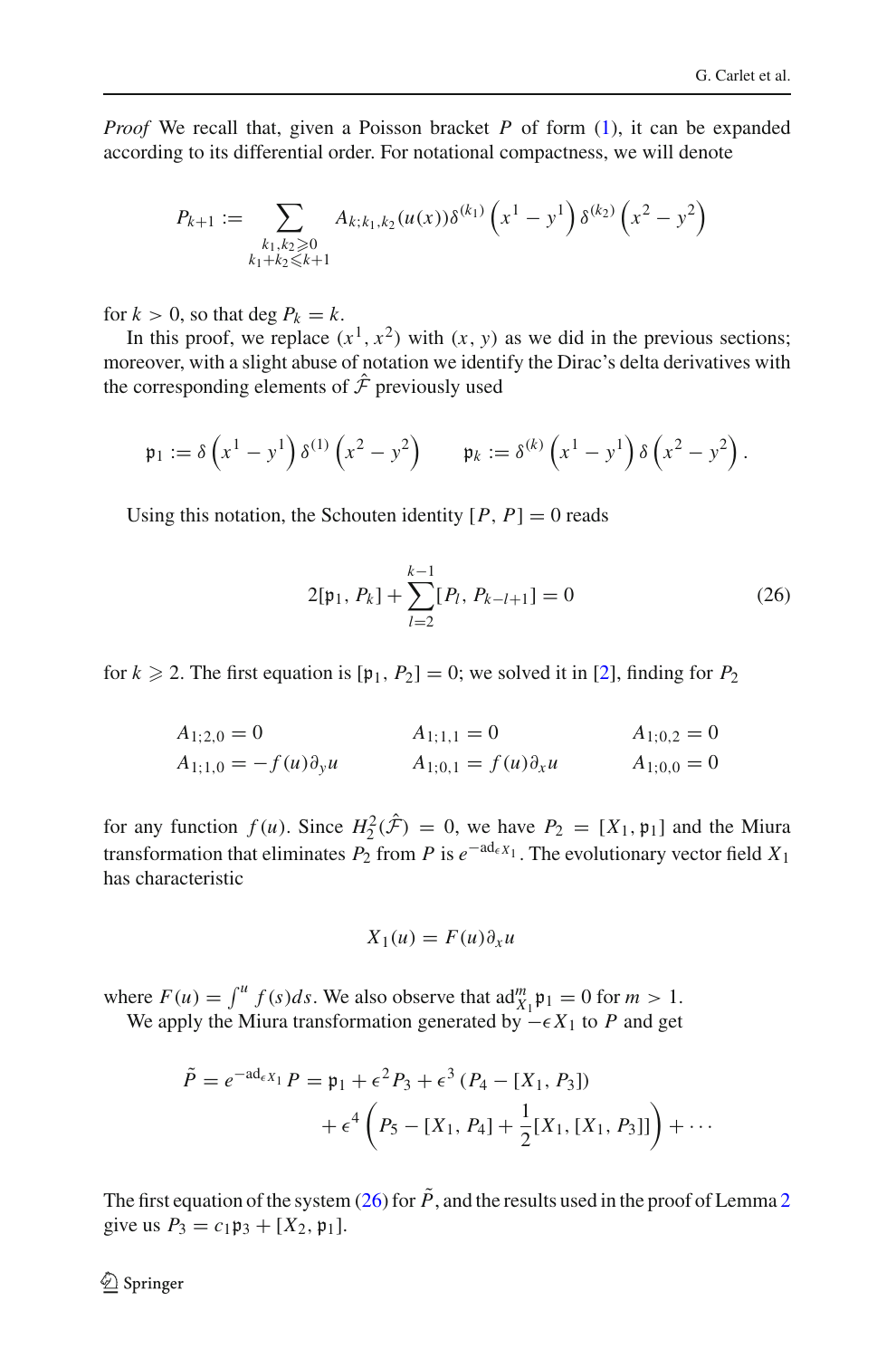$[X_2, \mathfrak{p}_1]$  is a bivector whose degree in the number of derivatives w.r.t.  $x^2$  is at least 1; notice that  $x^1$  corresponds to x and  $x^2$  corresponds to y, in the notation of Sects. [3](#page-6-0) and [4.](#page-9-0) Hence, we can write

<span id="page-21-1"></span>
$$
P_3 = A_{2,3,0}(u)\mathfrak{p}_3 + A_{2,2,1}(u)\delta^{(2)}(x^1 - y^1)\delta^{(1)}(x^2 - y^2)
$$
  
+  $A_{2,1,2}(u)\delta^{(1)}(x^1 - y^1)\delta^{(2)}(x^2 - y^2) + A_{2,0,3}(u)\delta(x^1 - y^1)\delta^{(3)}(x^2 - y^2)$   
+ ...  
=  $c_1\mathfrak{p}_3 + [X_2, \mathfrak{p}_1]$ 

<span id="page-21-0"></span>This equation immediately gives  $A_{2,3,0}(u) = A_{2,3,0} = c_1$  as in [\(24\)](#page-18-1). Moreover, we can solve it for  $X_2$ ; the characteristic of the evolutionary vector field which is a differential polynomial with top degree w.r.t. the *x* derivatives is  $1/2 A_{2,2,1}(u)\partial_x^2 u + \tilde{A}(u) (\partial_x u)^2$ . Here we are interested only in first summand because it is the one that gives the highest number of *x*-derivatives in  $[X_2, \mathfrak{p}_r]$ , for any *r*.

We apply to  $\tilde{P}$  the Miura transformation  $e^{-ad_{\epsilon^2}x_2}$  to eliminate the coboundary term of *P*<sup>3</sup> and are left with

$$
e^{-ad_{\epsilon^2 X_2}} \tilde{P} = \mathfrak{p}_1 + \epsilon^2 c_1 \mathfrak{p}_3 + \epsilon^3 (P_4 - c_1 [X_1, \mathfrak{p}_3] - [X_1, [X_2, \mathfrak{p}_1]])
$$
  
+ 
$$
\epsilon^4 \left( P_5 - [X_1, P_4] + \frac{1}{2} c_1 [X_1, [X_1, \mathfrak{p}_3]] + \frac{1}{2} [X_1, [X_1, [X_2, \mathfrak{p}_1]]] - c_1 [X_2, \mathfrak{p}_3] - \frac{1}{2} [X_2, [X_2, \mathfrak{p}_1]] \right) + \cdots
$$
 (27)

We now use the fact that  $H_4^2(\hat{\mathcal{F}}) = 0$  to get

$$
P_4 = c_1[X_1, \mathfrak{p}_3] + [X_1, [X_2, \mathfrak{p}_1]] + [X_3, \mathfrak{p}_1]
$$

for some homogeneous vector field *X*<sup>3</sup> of degree 3. This allows us to replace *P*<sup>4</sup> in [\(27\)](#page-20-0) and to apply the Miura transform  $e^{-\text{ad}_{\epsilon^3}x_3}$  to it to get rid of the term  $\epsilon^3$  in the expansion. The terms of order  $\lt$  3 are left unaffected by this transformation, while the coefficient of  $\epsilon^4$  becomes

$$
P_5 - [X_1, [X_3, \mathfrak{p}_1]] - \frac{1}{2} c_1 [X_1, [X_1, \mathfrak{p}_3]] - \frac{1}{2} [X_1, [X_1, [X_2, \mathfrak{p}_1]]]
$$

$$
-c_1 [X_2, \mathfrak{p}_3] - \frac{1}{2} [X_2, [X_2, \mathfrak{p}_1]] = c_2 \mathfrak{p}_5 + [X_4, \mathfrak{p}_1]
$$

where the equality is given by our results about  $H_5^2(\hat{F})$  and the proof of Lemma [2.](#page-12-0) The invariant  $c_2$  must be read taking the coefficient of  $\mathfrak{p}_5$  in the lefthand side of the equation: this coefficient cannot be obtained by summands that are of *y*-degree bigger or equal to 1. Thus we focus on the summands

$$
P_5-\frac{1}{2}[X_1,[X_1,\mathfrak{p}_3]]-c_1[X_2,\mathfrak{p}_3]=c_2\mathfrak{p}_5+\cdots.
$$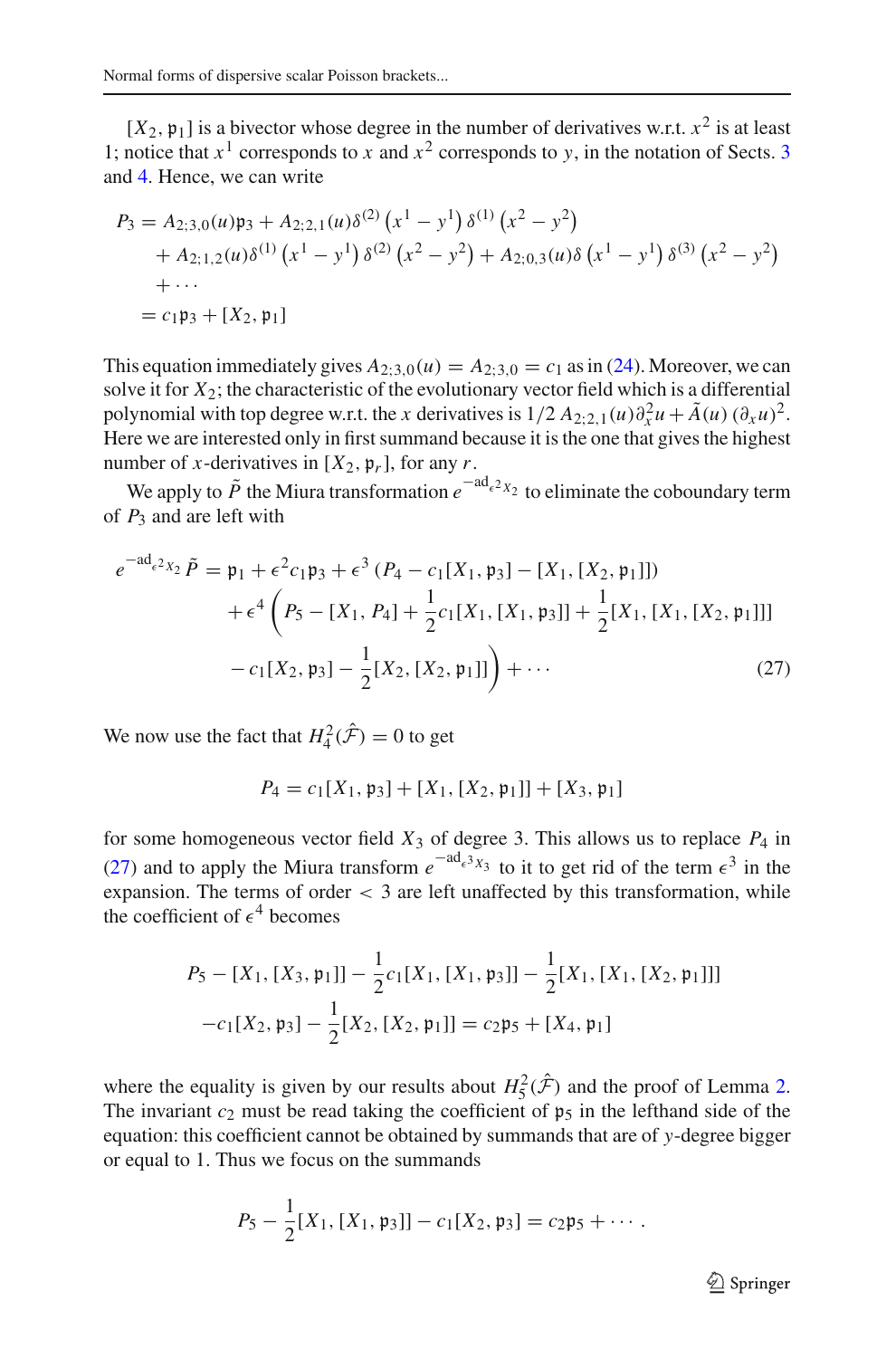A direct computation shows that in  $ad_{X_1}^2 p_3$  the term  $p_5$  does not appear, while it does appear in  $[X_2, \mathfrak{p}_3]$ . Using the form of  $X_2$  we have previously derived, we find

$$
P_5 = (A_{4;5,0}(u)\mathfrak{p}_5 + \cdots) = (c_2 + c_1 A_{2;2,1}(u)) \mathfrak{p}_5 + \cdots
$$

from which we get [\(25\)](#page-18-2). □

*Example 2* We can compute all the numerical invariants when the Poisson bracket is particularly simple. Let us consider the bracket

$$
\{u(x), u(y)\} = \delta\left(x^1 - y^1\right)\delta'\left(x^2 - y^2\right) + \delta''' \left(x^1 - y^1\right)\delta\left(x^2 - y^2\right) + \delta'' \left(x^1 - y^1\right)\delta'\left(x^2 - y^2\right). \tag{28}
$$

Proposition [3](#page-18-3) immediately tells us that  $c_1 = 1$  and  $c_2 = -1$ . Let us denote for brevity  $\mathfrak{p}_{s,t}$  the bivector corresponding to  $\frac{1}{2} \int \theta \theta^{(s,t)}$ . The bivector corresponding to the bracket then reads  $P = \mathfrak{p}_1 + \mathfrak{p}_3 + \mathfrak{p}_{2,1}$ , and  $\mathfrak{p}_{2,1} = \text{ad}_{X_2} \mathfrak{p}_1$ . It is very easy to derive  $X_2 = \frac{1}{2}u_{2x}\theta$ . We have  $\text{ad}_{X_2}\mathfrak{p}_{s,t} = \mathfrak{p}_{s+2,t}$ . The Miura transformation  $e^{-\text{ad}_{X_2}}$  applied to *P* gives

$$
P_{(1)} = \mathfrak{p}_1 + \sum_{n=0}^{\infty} \frac{(-1)^n}{n!} \text{ad}_{X_2}^n \mathfrak{p}_3 + \sum_{n=1}^{\infty} (-1)^n \left(\frac{1}{n!} - \frac{1}{(n+1)!}\right) \text{ad}_{X_2}^{n+1} \mathfrak{p}_1
$$
  
=  $\mathfrak{p}_1 + \sum_{n=0}^{\infty} \frac{(-1)^n}{n!} \mathfrak{p}_{3+2n} + \sum_{n=1}^{\infty} (-1)^n \left(\frac{1}{n!} - \frac{1}{(n+1)!}\right) \mathfrak{p}_{2n+2,1}$ 

Notice that the term  $n = 0$  in the first sum gives the only contribution of order 3, giving  $c_1 = 1$ . The further  $\mathfrak{p}_1$ -coboundary term should be read in the  $n = 1$  term of the second sum, namely for  $-\frac{1}{2}\mathfrak{p}_{4,1} = \text{ad}_{X_4}\mathfrak{p}_1$ . The next Miura transformation leads to

$$
P_{(2)} = \mathfrak{p}_1 + \sum_{m=0}^{\infty} \sum_{n=0}^{\infty} \frac{(-1)^{n+2m}}{2^m m! n!} \mathfrak{p}_{2n+4m+3} + \sum_{m=1}^{\infty} \frac{(-1)^{2m}}{2^m m!} \mathfrak{p}_{4m,1} + \sum_{m=0}^{\infty} \sum_{n=2}^{\infty} \left(\frac{1}{n!} - \frac{1}{(n-1)!}\right) \frac{(-1)^{n+2m}}{2^m m! n!} \mathfrak{p}_{2n+4m,1}.
$$

The procedure goes on—always requiring us to find the vector field cancelling the lowest order term of the form  $\mathfrak{p}_{s,1}$ . At each step, we will need vector fields  $X_{2s+2}$  such that

$$
ad_{X_{2s}}\mathfrak{p}_1=\frac{(-1)^{s+1}}{s}\mathfrak{p}_{2s,1}
$$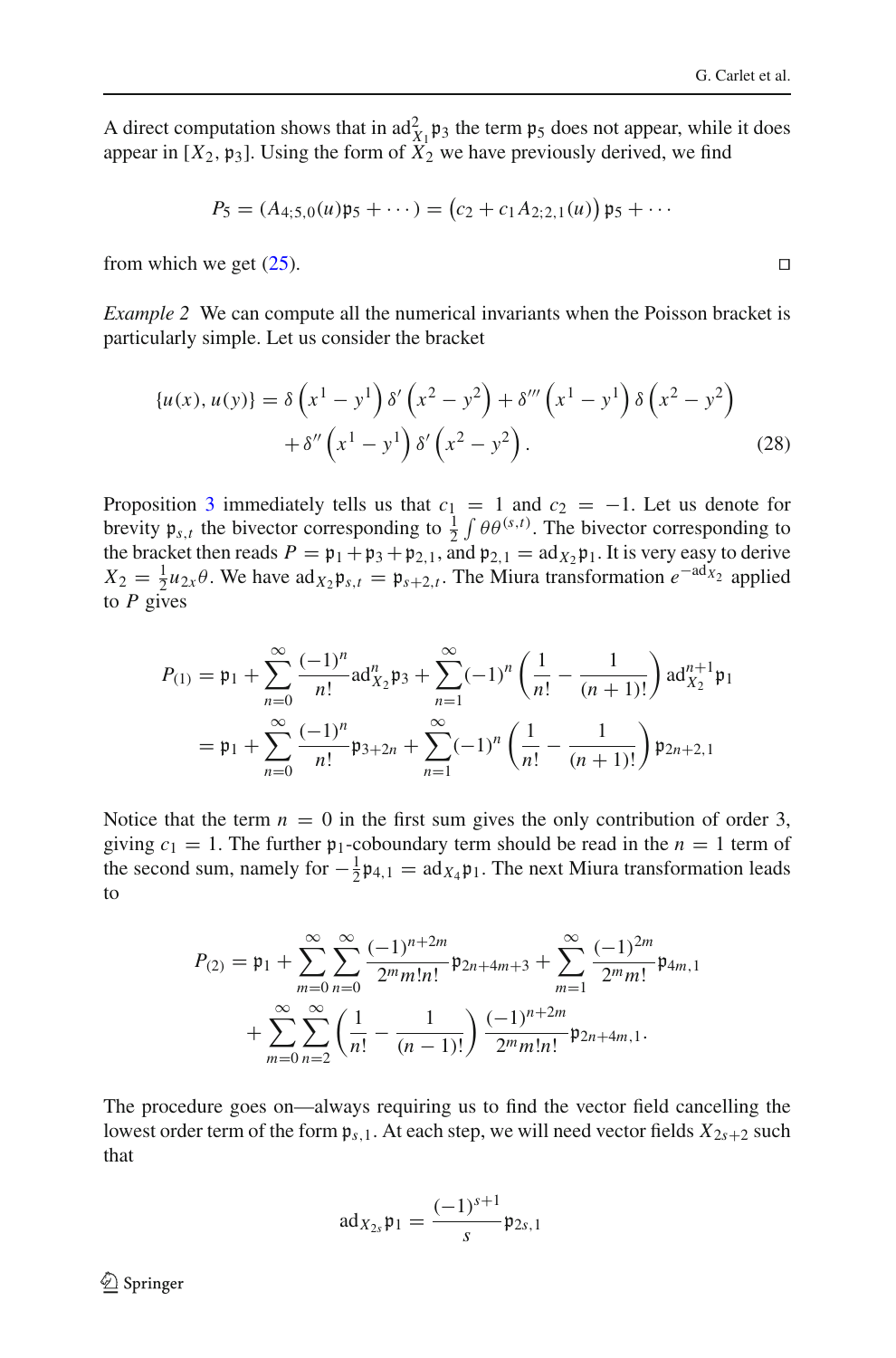and we obtain

$$
P_{(\infty)} = \left(\prod_{s=1...\infty}^{\curvearrowleft} e^{-\mathrm{ad}_{X_{2s}}}\right) P.
$$

<span id="page-23-9"></span>The Miura transformation cancels all the terms of the form  $p_{s,1}$  and we are left with the following expression for the Poisson bivector brought to the normal form:

$$
P_{(\infty)} = \mathfrak{p}_1 + \sum_{m_1, m_2, \dots = 0}^{\infty} \frac{(-1)^{m_1 + 2m_2 + 3m_3 + \dots}}{m_1! m_2! m_3! \dots 2^{m_2} 3^{m_3} \dots} \mathfrak{p}_{3+2m_1 + 4m_2 + 6m_3 + \dots}
$$

We recall that  $\frac{1}{2} \int \theta \partial_x^k \theta = \mathfrak{p}_k$ . Hence, the infinite sum can be seen as a series expansion for  $\frac{1}{2} \int \theta \partial_x^3 / (1 + \partial_x^2) \theta$  as follows:

<span id="page-23-10"></span>
$$
\frac{1}{2} \int \theta \partial_x^3 \left( \sum_{m_1=0}^{\infty} \frac{(-1)^{m_1}}{m_1!} \partial_x^{2m_1} \right) \left( \sum_{m_2=0}^{\infty} \frac{(-1)^{2m_2}}{2^{m_2} m_2!} \partial_x^{4m_2} \right) \left( \sum_{m_3=0}^{\infty} \frac{(-1)^{3m_3}}{3^{m_2} m_3!} \partial_x^{6m_3} \right) \cdots \theta
$$

$$
= \frac{1}{2} \int \theta \left( \partial_x^3 e^{-\partial_x^2 + \frac{\partial_x^4}{2} - \frac{\partial_x^6}{3} + \cdots} \right) \theta = \frac{1}{2} \int \theta \partial_x^3 e^{-\log(1 + \partial_x^2)} \theta = \frac{1}{2} \int \theta \frac{\partial_x^3}{1 + \partial_x^2} \theta.
$$

We stress the fact that all these identities should always been understood in terms of formal power expansion. On the other hand, a more obvious expansion for the same expression is

$$
\frac{1}{2} \int \theta \frac{\partial_x^3}{1 + \partial_x^2} \theta = \frac{1}{2} \int \theta \partial_x^3 \sum_{k=0}^{\infty} (-1)^k \partial_x^{2k} \theta,
$$

<span id="page-23-0"></span>that translates into

$$
P_{(\infty)} = \mathfrak{p}_1 - \sum_{k=1}^{\infty} (-1)^k \mathfrak{p}_{2k+1},
$$

<span id="page-23-3"></span><span id="page-23-1"></span>and gives us all the numerical invariants of [\(28\)](#page-21-0).

<span id="page-23-6"></span><span id="page-23-5"></span><span id="page-23-4"></span>*Example 3* (Hamiltonian structure of Helmoltz's equation) Helmoltz's equation describes the time evolution of the vorticity in an ideal incompressible fluid [\[17](#page-24-14)]. In the two-dimensional case, it is an evolutionary equation for the scalar vorticity of the fluid  $\omega(x, y)$  with velocity field  $\mathbf{v}(x, y) = (u(x, y), v(x, y))$ , given by

$$
\omega_t = -u \omega_x - v \omega_y.
$$

<span id="page-23-8"></span><span id="page-23-7"></span><span id="page-23-2"></span>The vorticity of the fluid is the scalar quantity  $\omega = v_x - u_y$ . Such an equation is not integrable, but it is Hamiltonian  $[23]$  with respect to the functional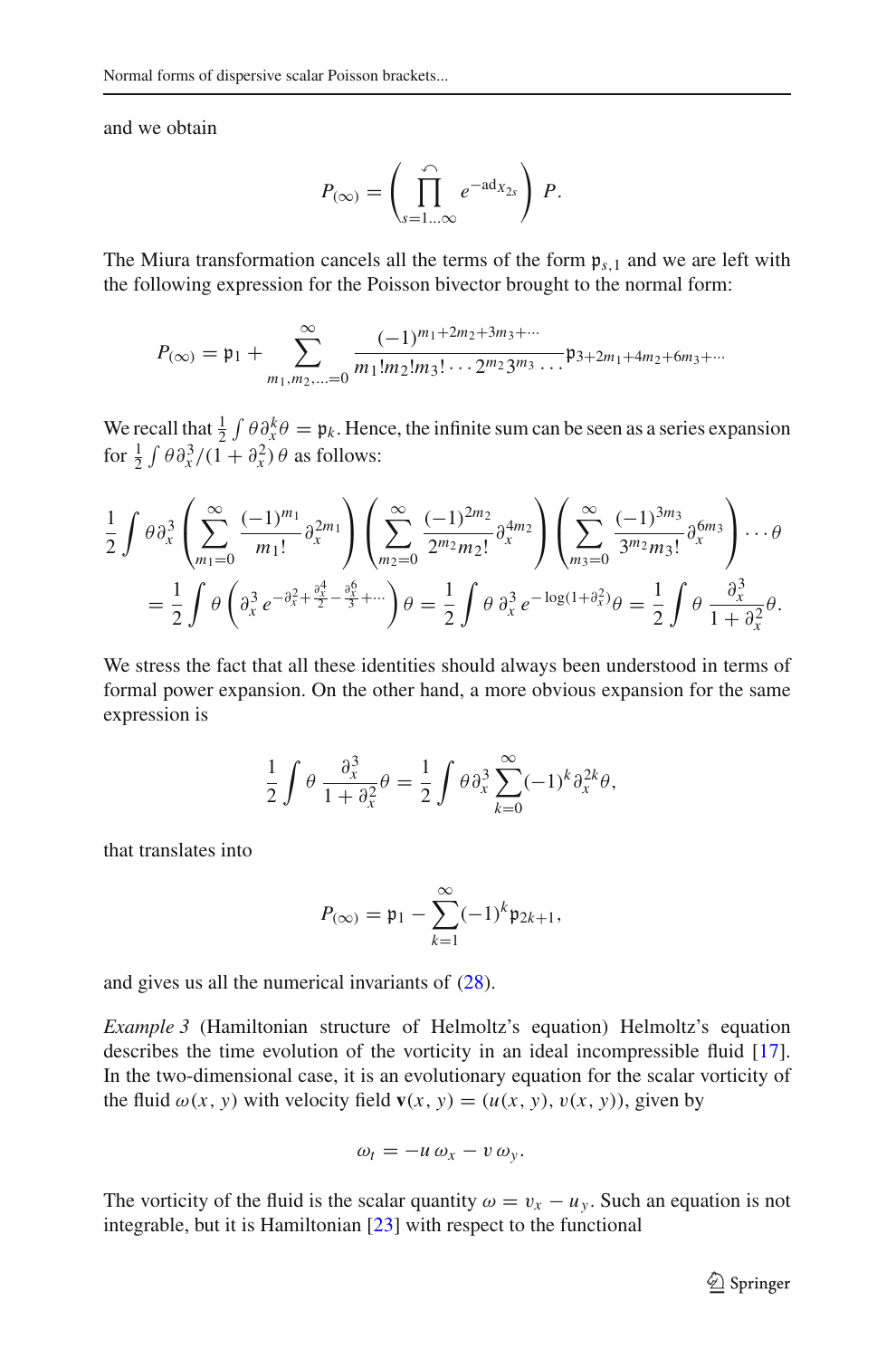$$
H = \frac{1}{2} \int \left( u^2 + v^2 \right)
$$

<span id="page-24-12"></span><span id="page-24-9"></span><span id="page-24-7"></span>and the Poisson bracket

$$
\{\omega(x, y), \omega(w, z)\} = \omega_x \delta(x - w) \delta^{(1)}(y - z) - \omega_y \delta^{(1)}(x - w) \delta(y - z). \tag{29}
$$

<span id="page-24-1"></span><span id="page-24-0"></span>It should be noticed that also in this case, as for Example [1,](#page-2-5) the Hamiltonian functional is not local in the field  $\omega$ . Indeed, the incompressibility of the fluid in two dimensions allows us to introduce the *stream function*  $\psi(x, y)$  such that  $u = \psi_y$  and  $v = -\psi_x$ , for which  $\Delta \psi = -\omega$  and  $\delta H/\delta \omega = -\psi$ .

<span id="page-24-14"></span><span id="page-24-10"></span><span id="page-24-8"></span><span id="page-24-2"></span>The bracket [\(29\)](#page-23-9) is not of the form [\(1\)](#page-1-1); however, it is compatible with the bracket  ${\{\omega(x, y), \omega(w, z)\}}^0 = \delta(x - w)\delta^{(1)}(y - z)$ , which allows us to consider the first-order deformation given by the Poisson bivector

$$
P = \mathfrak{p}_1 + \frac{1}{2} \int \left( u_x \theta \theta^{(0,1)} - u_y \theta \theta^{(1,0)} \right).
$$
 (30)

<span id="page-24-13"></span><span id="page-24-11"></span><span id="page-24-5"></span><span id="page-24-3"></span>The deformation is a coboundary in the Poisson cohomology of  $\mathfrak{p}_1$ , which follows from  $H_2^2(\mathfrak{p}_1) = 0$ . In particular, it is obtained by [ $\mathfrak{p}_1$ , *X*<sub>1</sub>] with *X*<sub>1</sub> = −*uu<sub>x</sub>* θ. Moreover, a simple computation shows that  $[X_1,[X_1,\mathfrak{p}_1]] = 0$ . This means that with a Miura transformation  $\exp^{-X_1} P = \mathfrak{p}_1$ , and the normal form of the bracket [\(30\)](#page-23-10) has numerical invariants  $c_k \equiv 0$ .

<span id="page-24-15"></span><span id="page-24-6"></span><span id="page-24-4"></span>**Acknowledgements** We would like to thank Jenya Ferapontov for several useful observations and Dario Merzi for suggesting a clever identity in Example [2.](#page-21-1) M. C. was supported by the INdAM-COFUND-2012 Marie Curie fellowship "MPoisCoho—Poisson cohomology of multidimensional Hamiltonian operators".

**Open Access** This article is distributed under the terms of the Creative Commons Attribution 4.0 International License [\(http://creativecommons.org/licenses/by/4.0/\)](http://creativecommons.org/licenses/by/4.0/), which permits unrestricted use, distribution, and reproduction in any medium, provided you give appropriate credit to the original author(s) and the source, provide a link to the Creative Commons license, and indicate if changes were made.

#### **References**

- 1. Barakat, A.: On the moduli space of deformations of bihamiltonian hierarchies of hydrodynamic type. Adv. Math. **219**(2), 604–632 (2008)
- 2. Carlet, G., Casati, M., Shadrin, S.: Poisson cohomology of scalar multidimensional Dubrovin–Novikov brackets. J. Geom. Phys. **114**, 404–419 (2017)
- 3. Carlet, G., Kramer, R., Shadrin, S.: Central invariants revisited. [arXiv:1611.09134](http://arxiv.org/abs/1611.09134)
- 4. Carlet, G., Posthuma, H., Shadrin, S.: Bihamiltonian cohomology of *K*d*V* brackets. Commun. Math. Phys. **341**(3), 805–819 (2016)
- 5. Carlet, G., Posthuma, H., Shadrin, S.: The bi-Hamiltonian cohomology of a scalar Poisson pencil. Bull. Lond. Math. Soc. **48**(4), 617–627 (2016)
- 6. Carlet, G., Posthuma, H., Shadrin, S.: Deformations of semisimple Poisson pencils of hydrodynamic type are unobstructed. [arXiv:1501.04295](http://arxiv.org/abs/1501.04295)
- 7. Casati, M.: On deformations of multidimensional Poisson brackets of hydrodynamic type. Commun. Math. Phys. **335**(2), 851–894 (2015)
- 8. Case, K.M.: A theorem about Hamiltonian systems. Proc. Natl. Acad. Sci. USA **81**(18), 5893–5895 (1984)